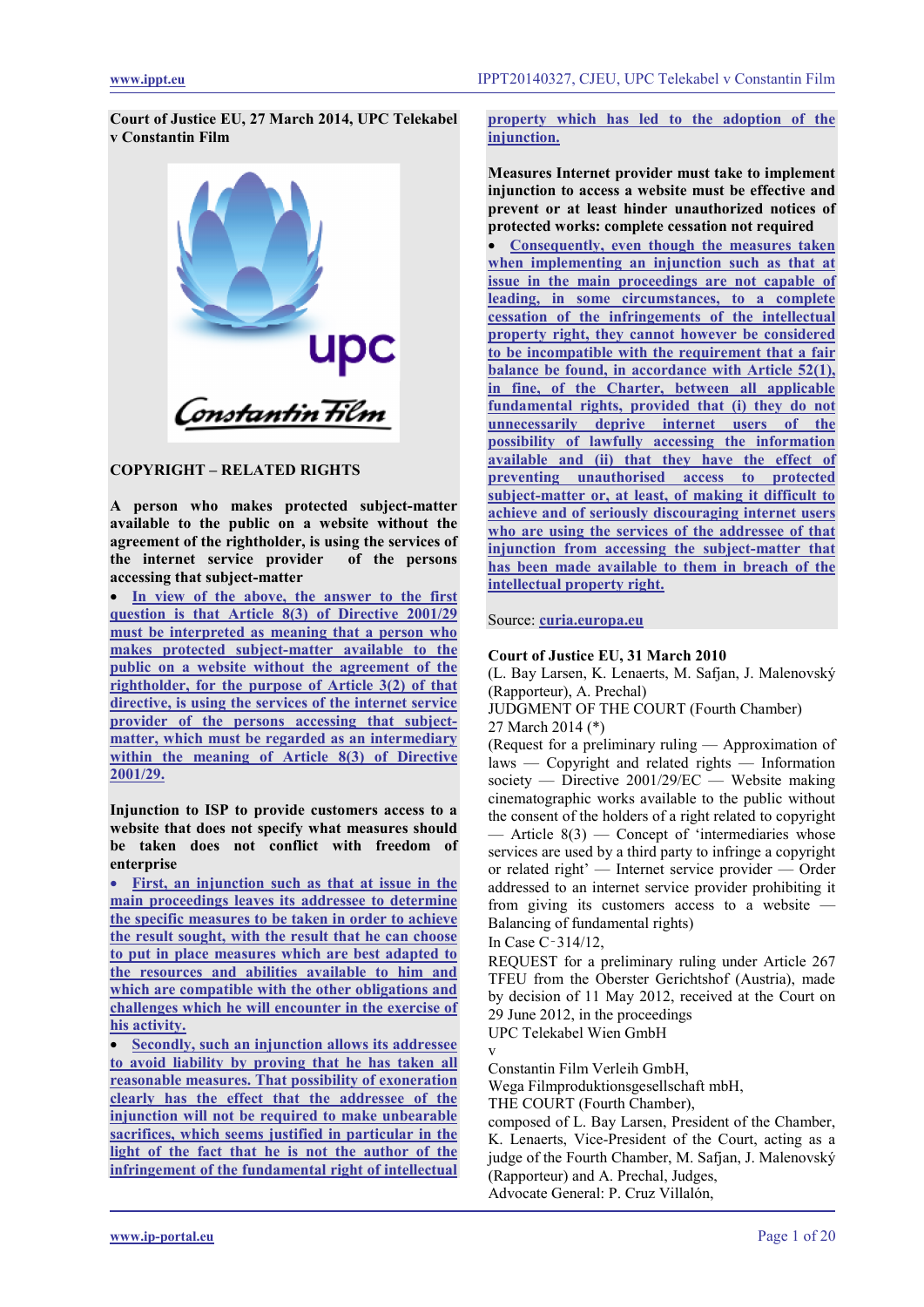Registrar: A. Impellizzeri, Administrator,

having regard to the written procedure and further to the hearing on 20 June 2013,

after considering the observations submitted on behalf of:

– UPC Telekabel Wien GmbH, by M. Bulgarini and T. Höhne, Rechtsanwälte,

– Constantin Film Verleih GmbH and Wega Filmproduktionsgesellschaft mbH, by A. Manak and N. Kraft, Rechtsanwälte,

the Austrian Government, by A. Posch, acting as Agent,

– the Italian Government, by G. Palmieri, acting as Agent, assisted by W. Ferrante, avvocato dello Stato,

– the Netherlands Government, by C. Schillemans and C. Wissels, acting as Agents,

– the United Kingdom Government, by L. Christie, acting as Agent, assisted by S. Malynicz, barrister,

– the European Commission, by J. Samnadda and F.W. Bulst, acting as Agents,

after hearing the Opinion of the Advocate General at the sitting on 26 November 2013,

gives the following

#### **Judgment**

1 This request for a preliminary ruling concerns the interpretation of Article  $5(1)$  and  $(2)(b)$  and Article  $8(3)$ of Directive 2001/29/EC of the European Parliament and of the Council of 22 May 2001 on the harmonisation of certain aspects of copyright and related rights in the information society (OJ 2001 L 167, p. 10), and of certain fundamental rights enshrined in EU law.

2 The request has been made in proceedings between (i) UPC Telekabel Wien GmbH ('UPC Telekabel') and (ii) Constantin Film Verleih GmbH ('Constantin Film') and Wega Filmproduktionsgesellschaft mbH ('Wega') concerning an application for UPC Telekabel to be ordered to block the access of its customers to a website making available to the public some of the films of Constantin Film and of Wega without their consent.

#### **Legal context**

**EU law**

3 Recitals 9 and 59 in the preamble to Directive 2001/29 state:

*'(9) Any harmonisation of copyright and related rights must take as a basis a high level of protection, since such rights are crucial to intellectual creation. … Intellectual property has therefore been recognised as an integral part of property.*

*… (59) In the digital environment, in particular, the services of intermediaries may increasingly be used by third parties for infringing activities. In many cases such intermediaries are best placed to bring such infringing activities to an end. Therefore, without prejudice to any other sanctions and remedies available, rightholders should have the possibility of applying for an injunction against an intermediary who carries a third party's infringement of a protected work or other subject-matter in a network. … The conditions* 

*and modalities relating to such injunctions should be left to the national law of the Member States.'*

4 Article 1 of that directive, headed 'Scope', provides in paragraph 1:

*'This Directive concerns the legal protection of copyright and related rights in the framework of the internal market, with particular emphasis on the information society.'*

5 Article 3 of the same directive, headed 'Right of communication to the public of works and right of making available to the public other subject-matter', provides in paragraph 2:

*'Member States shall provide for the exclusive right to authorise or prohibit the making available to the public, by wire or wireless means, in such a way that members of the public may access them from a place and at a time individually chosen by them:*

*… (c) for the producers of the first fixations of films, of the original and copies of their films;*

*…'* 6 Article 8 of Directive 2001/29, headed 'Sanctions and remedies', states in paragraph 3:

*'Member States shall ensure that rightholders are in a position to apply for an injunction against intermediaries whose services are used by a third party to infringe a copyright or related right.'*

# **Austrian law**

Paragraph  $18a(1)$  of the Law on copyright (Urheberrechtsgesetz) of 9 April 1936 (BGBl. 111/1936), as amended by the new law of 2003 on copyright (Urheberrechtsgesetz-Novelle 2003, BGBl. I, 32/2003, 'the UrhG'), reads:

*'The author has the exclusive right to make the work available to the public, by wire or wireless means, in such a way which allows members of the public to access it from a place and at a time chosen by them.'* Paragraph 81(1) and (1a) of the UrhG state:

*'(1) A person who has suffered an infringement of any exclusive rights conferred by this Law, or who fears such an infringement, shall be entitled to bring proceedings for a restraining injunction. Legal proceedings may also be brought against the proprietor of a business if the infringement is committed in the course of the activities of his business by one of his employees or by a person acting under his control, or if there is a danger that such an infringement will be committed; Paragraph 81(1a) shall apply mutatis mutandis.*

*(1a) If the person who has committed such an infringement, or by whom there is a danger of such an infringement being committed, uses the services of an intermediary for that purpose, the intermediary shall also be liable to an injunction under subparagraph (1). …'.*

9 Paragraph 355(1) of the Code of Enforcement (Executionsordnung) states:

*'Enforcement against the person obligated to desist from an activity or to tolerate the carrying out of an activity shall take place, at the time of consent to enforcement, by the imposition by the enforcement*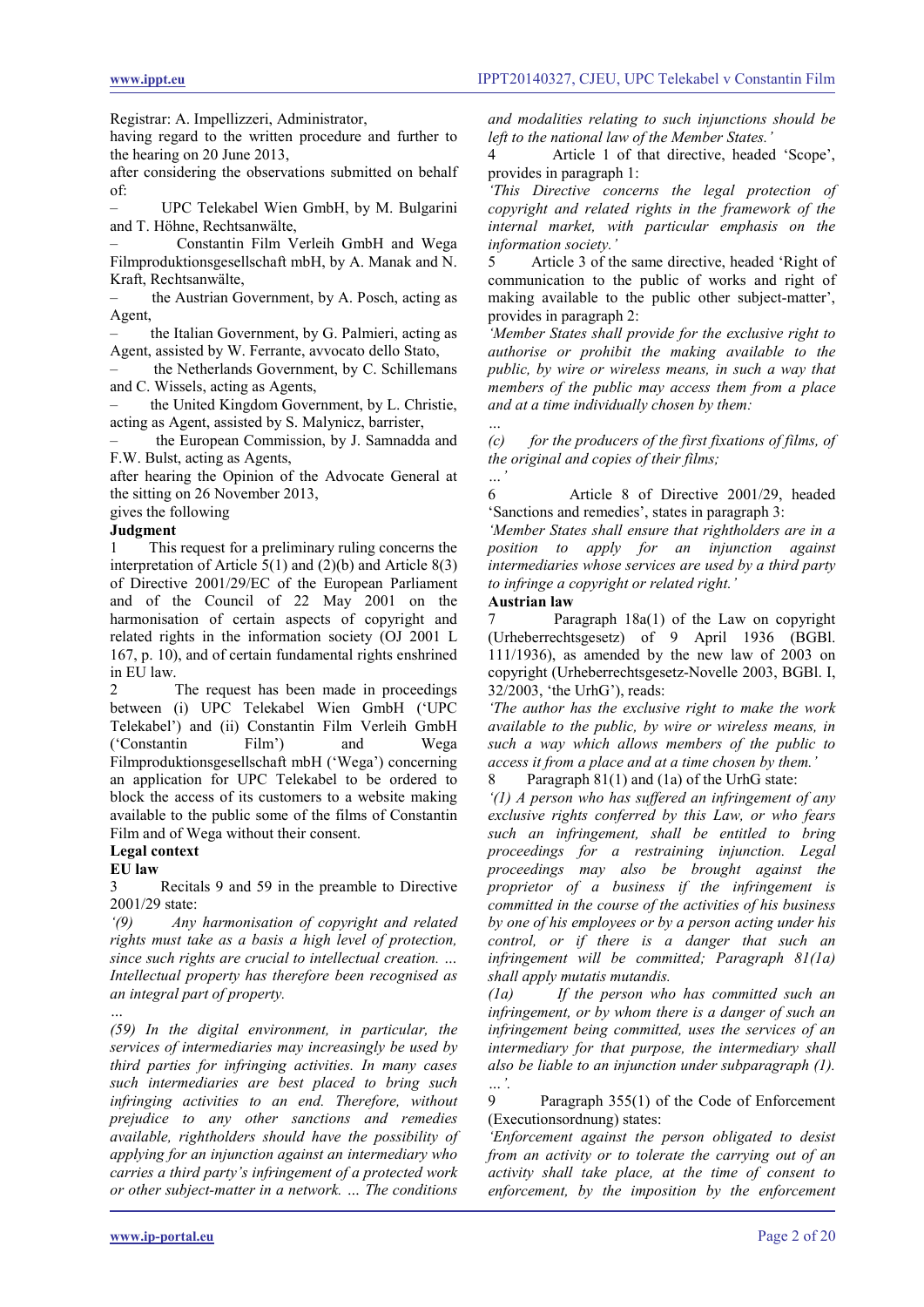*court, upon application, of a fine for any noncompliance after the obligation became executory. In the event of further non-compliance, the enforcement court shall, upon application, impose a further fine or a period of imprisonment of up to one year in total. …'.*

10 It is apparent from the explanations given by the referring court in its request for a preliminary ruling that, at the stage of the enforcement procedure, the addressee of the prohibition can argue, in order to avoid liability, that he has taken all of the measures that could be expected of him in order to prevent the result prohibited.

#### **The dispute in the main proceedings and the questions referred for a preliminary ruling**

11 Having established that a website was offering, without their agreement, either a download or 'streaming' of some of the films which they had produced, Constantin Film and Wega, two film production companies, referred the matter to the court responsible for hearing applications for interim measures with a view to obtaining, on the basis of Article 81(1a) of the UrhG, an order enjoining UPC Telekabel, an internet service provider, to block the access of its customers to the website at issue, inasmuch as that site makes available to the public, without their consent, cinematographic works over which they hold a right related to copyright.

12 By order of 13 May 2011, the Handelsgericht Wien (Commercial Court, Vienna) (Austria) prohibited UPC Telekabel from providing its customers with access to the website at issue; that prohibition was to be carried out in particular by blocking that site's domain name and current IP ('Internet Protocol') address and any other IP address of that site of which UPC Telekabel might be aware.

13 In June 2011, the website at issue ceased its activity following an action of the German police forces against its operators.

14 By order of 27 October 2011, the Oberlandesgericht Wien (Higher Regional Court, Vienna) (Austria), as an appeal court, partially reversed the order of the court of first instance in so far as it had wrongly specified the means that UPC Telekabel had to introduce in order to block the website at issue and thus execute the injunction. In order to reach that conclusion, the Oberlandesgericht Wien first of all held that Article 81(1a) of the UrhG must be interpreted in the light of Article 8(3) of Directive 2001/29. It then held that, by giving its customers access to content illegally placed online, UPC Telekabel had to be regarded as an intermediary whose services were used to infringe a right related to copyright, with the result that Constantin Film and Wega were entitled to request that an injunction be issued against UPC Telekabel. However, as regards the protection of copyright, the Oberlandesgericht Wien held that UPC Telekabel could only be required, in the form of an obligation to achieve a particular result, to forbid its customers access to the website at issue, but that it had to remain free to decide the means to be used.

15 UPC Telekabel appealed on a point of law to the Oberster Gerichtshof (Supreme Court) (Austria).

16 In support of its appeal, UPC Telekabel submits inter alia that its services could not be considered to be used to infringe a copyright or related right within the meaning of Article 8(3) of Directive 2001/29 because it did not have any business relationship with the operators of the website at issue and it was not established that its own customers acted unlawfully. In any event, UPC Telekabel claims that the various blocking measures which may be introduced can all be technically circumvented and that some of them are excessively costly.

17 In those circumstances, the Oberster Gerichtshof decided to stay the proceedings and to refer the following questions to the Court of Justice for a preliminary ruling:

*'1. Is Article 8(3) of Directive 2001/29 … to be interpreted as meaning that a person who makes protected subject-matter available on the internet without the rightholder's consent [for the purpose of Article 3(2) of Directive 2001/29] is using the services of the [internet] access providers of persons seeking access to that protected subject-matter?*

*If the answer to the first question is in the negative:*

*2. Are reproduction for private use [within the meaning of Article 5(2)(b) of Directive 2001/29] and transient and incidental reproduction [within the meaning of Article 5(1) of Directive 2001/29] permissible only if the original of the reproduction was lawfully reproduced, distributed or made available to the public?*

*If the answer to the first question or the second question is in the affirmative and an injunction is therefore to be issued against the user's [internet] access provider in accordance with Article 8(3) of [Directive 2001/29]:*

*3. Is it compatible with Union law, in particular with the necessary balance between the parties' fundamental rights, to prohibit in general terms an [internet] access provider from allowing its customers access to a certain website (thus without ordering specific measures) as long as the material available on that website is provided exclusively or predominantly without the rightholder's consent, if the access provider can avoid incurring coercive penalties for breach of the prohibition by showing that it had nevertheless taken all reasonable measures?*

*If the answer to the third question is in the negative:*

*4. Is it compatible with Union law, in particular with the necessary balance between the parties' fundamental rights, to require an [internet] access provider to take specific measures to make it more difficult for its customers to access a website containing material that is made available unlawfully if those measures require not inconsiderable costs and can easily be circumvented without any special technical knowledge?'*

**Consideration of the questions referred Admissibility of the questions referred**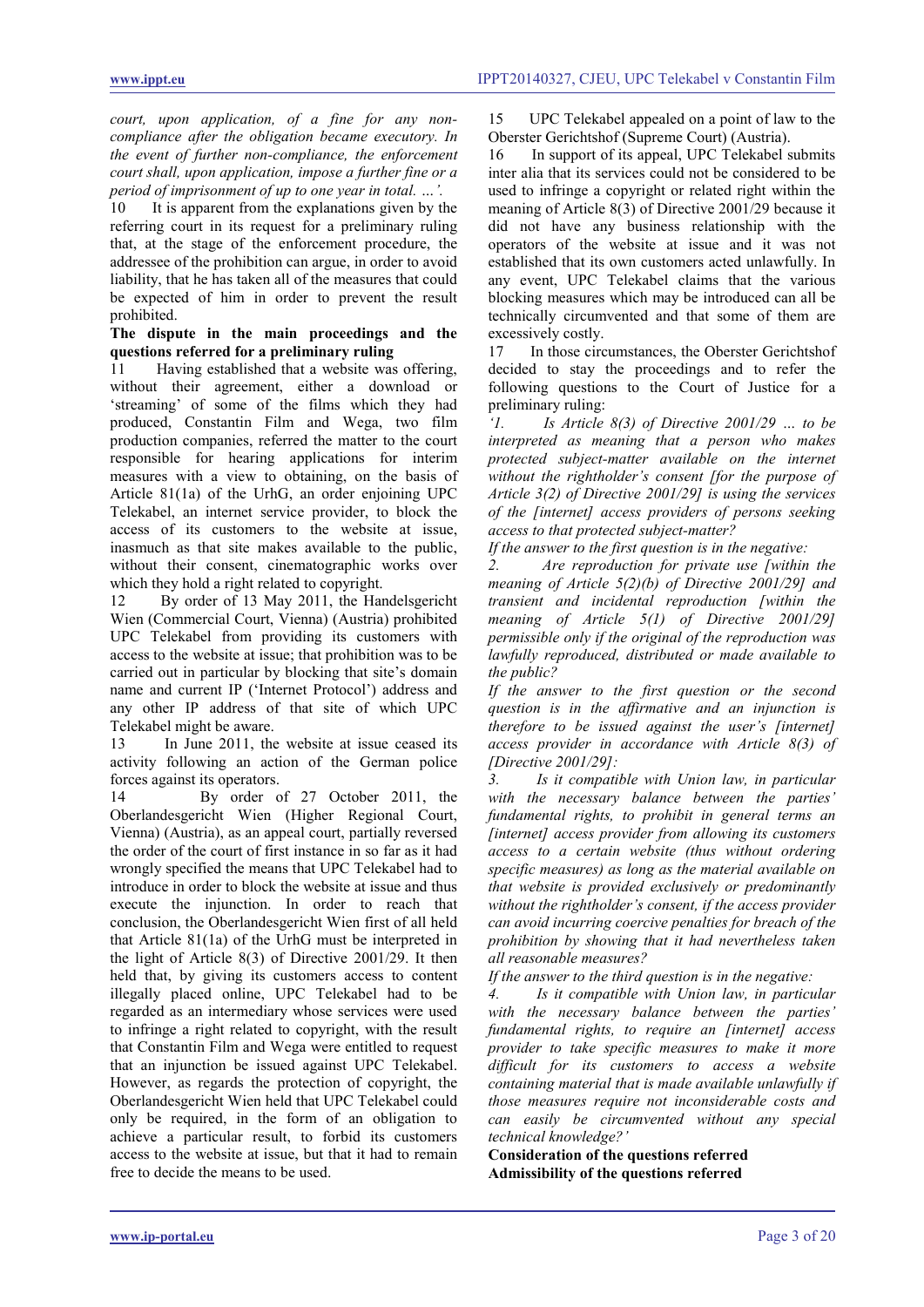18 As a preliminary point, it should be noted that the fact that the website at issue in the main proceedings has ceased its activity does not make the questions referred inadmissible.

19 In accordance with settled case-law, in proceedings under Article 267 TFEU, which are based on a clear separation of functions between the national courts and the Court of Justice, it is solely for the national court, before which the dispute has been brought and which must assume responsibility for the judicial decision to be made, to determine, in the light of the particular circumstances of the case, both the need for and the relevance of the questions that it submits to the Court (see, to that effect, Case C-415/11) Aziz [2013] ECR, paragraph 34).

20 Thus, the Court may refuse to rule on a question referred for a preliminary ruling by a national court only where it is quite obvious that the interpretation of EU law that is sought bears no relation to the actual facts of the main action or its purpose, where the problem is hypothetical, or where the Court does not have before it the factual or legal material necessary to give a useful answer to the questions submitted to it (Aziz, paragraph 35).

21 However, that is not the case in the dispute in the main proceedings because it is apparent from the request for a preliminary ruling that, under Austrian law, the referring court must make its decision on the basis of the facts as set out in the decision at first instance, that is to say at a time when the website at issue in the main proceedings was still accessible.

22 It follows from the above that the request for a preliminary ruling is admissible.

# **The first question**

23 By its first question, the referring court asks, essentially, whether Article 8(3) of Directive 2001/29 must be interpreted as meaning that a person who makes protected subject-matter available to the public on a website without the agreement of the rightholder, for the purpose of Article 3(2) of that directive, is using the services of the internet service provider of the persons accessing that subject-matter, which is to be regarded as an intermediary within the meaning of Article 8(3) of Directive 2001/29.

24 As a preliminary point, it should be noted that, in the case in the main proceedings, it is common ground that the protected subject-matter was made available to users of a website without the consent of the rightholders mentioned in Article 3(2) of Directive 2001/29.

25 Given that, according to that provision, rightholders have the exclusive right to authorise or prohibit any act of making available to the public, it must be stated that an act of making protected subjectmatter available to the public on a website without the rightholders' consent infringes copyright and related rights.

26 In order to remedy such a situation of infringement of the rights at issue, Article 8(3) of Directive 2001/29 provides for the possibility for rightholders to apply for an injunction against

intermediaries whose services are used by a third party to infringe one of their rights.

27 As Recital 59 in the preamble to Directive 2001/29 states, since the services of intermediaries are increasingly used for infringing copyright or related rights, such intermediaries are, in many cases, best placed to bring such infringing activities to an end.<br>28 In the present case, the Handelsgericht Wier

In the present case, the Handelsgericht Wien and then the Oberlandesgericht Wien ordered UPC Telekabel, the internet service provider addressed by the injunction at issue in the main proceedings, to bring the infringement of the rights of Constantin Film and of Wega to an end.

29 However, UPC Telekabel disputes that it may be considered, for the purposes of Article 8(3) of Directive 2001/29, to be an intermediary whose services are used to infringe a copyright or related right.

30 In this respect, it follows from Recital 59 in the preamble to Directive 2001/29 that the term 'intermediary' used in Article 8(3) of that directive covers any person who carries a third party's infringement of a protected work or other subjectmatter in a network.

31 Having regard to the objective pursued by Directive 2001/29, as shown in particular by Recital 9 thereof, which is to guarantee rightholders a high level of protection, the concept of infringement thus used must be understood as including the case of protected subject-matter placed on the internet and made available to the public without the agreement of the rightholders at issue.<br>32 According

Accordingly, given that the internet service provider is an inevitable actor in any transmission of an infringement over the internet between one of its customers and a third party, since, in granting access to the network, it makes that transmission possible (see, to that effect, the order in Case C‑557/07 LSG-Gesellschaft zur Wahrnehmung von Leistungsschutzrechten [2009] ECR I‑1227, paragraph 44), it must be held that an internet service provider, such as that at issue in the main proceedings, which allows its customers to access protected subject-matter made available to the public on the internet by a third party is an intermediary whose services are used to infringe a copyright or related right within the meaning of Article 8(3) of Directive 2001/29.

33 Such a conclusion is borne out by the objective pursued by Directive 2001/29. To exclude internet service providers from the scope of Article 8(3) of Directive 2001/29 would substantially diminish the protection of rightholders sought by that directive (see, to that effect, order in LSG-Gesellschaft zur Wahrnehmung von Leistungsschutzrechten, paragraph 45).

34 That conclusion cannot be called into question by the argument that, for Article 8(3) of Directive 2001/29 to be applicable, there has to be a contractual link between the internet service provider and the person who infringed a copyright or related right.

35 Neither the wording of Article 8(3) nor any other provision of Directive 2001/29 indicates that a specific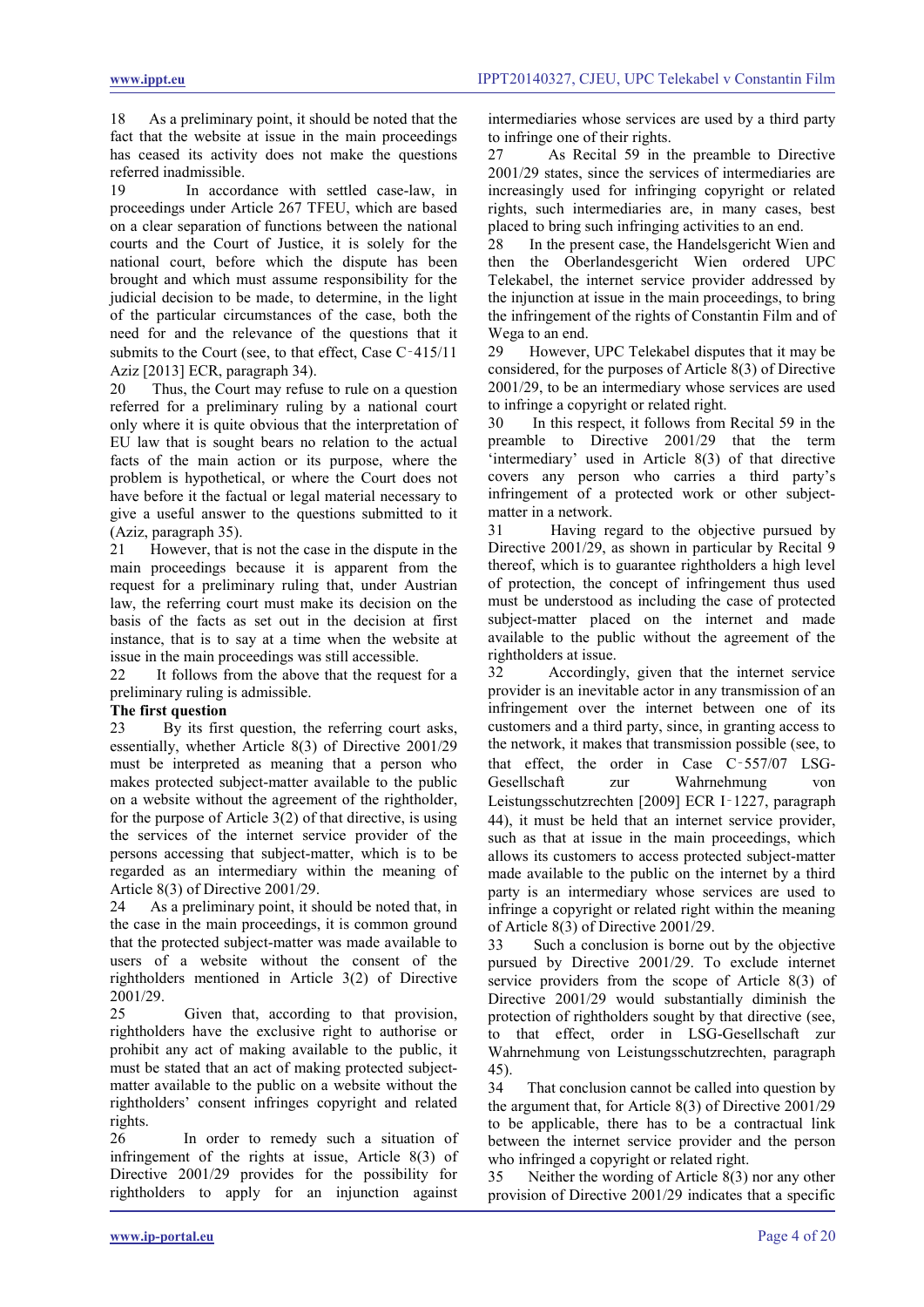relationship between the person infringing copyright or a related right and the intermediary is required. Furthermore, that requirement cannot be inferred from the objectives pursued by that directive, given that to admit such a requirement would reduce the legal protection afforded to the rightholders at issue, whereas the objective of that directive, as is apparent inter alia from Recital 9 in its preamble, is precisely to guarantee them a high level of protection.

36 Nor is the conclusion reached by the Court in paragraph 30 of this judgment invalidated by the assertion that, in order to obtain the issue of an injunction against an internet service provider, the holders of a copyright or of a related right must show that some of the customers of that provider actually access, on the website at issue, the protected subjectmatter made available to the public without the agreement of the rightholders.

37 Directive 2001/29 requires that the measures which the Member States must take in order to conform to that directive are aimed not only at bringing to an end infringements of copyright and of related rights, but also at preventing them (see, to that effect, Case C‑ 70/10 Scarlet Extended [2011] ECR I-11959, paragraph 31, and **Case C**‑**[360/10 SABAM \[2012\]](http://www.ippt.eu/files/2012/IPPT20120216_ECJ_SABAM_v_Netlog.pdf)  [ECR, paragraph 29](http://www.ippt.eu/files/2012/IPPT20120216_ECJ_SABAM_v_Netlog.pdf)**).

38 Such a preventive effect presupposes that the holders of a copyright or of a related right may act without having to prove that the customers of an internet service provider actually access the protected subject-matter made available to the public without their agreement.

39 That is all the more so since the existence of an act of making a work available to the public presupposes only that the work was made available to the public; it is not decisive that persons who make up that public have actually had access to that work or not (see, to that effect, Case **C**‑**[306/05 SGAE \[2006\] ECR](http://www.ippt.eu/files/2006/IPPT20061207_ECJ_SGAE_v_Rafael_Hoteles.pdf)** 

# **I**‑**[11519, paragraph 43](http://www.ippt.eu/files/2006/IPPT20061207_ECJ_SGAE_v_Rafael_Hoteles.pdf)**).

<span id="page-4-0"></span>40 In view of the above, the answer to the first question is that Article 8(3) of Directive 2001/29 must be interpreted as meaning that a person who makes protected subject-matter available to the public on a website without the agreement of the rightholder, for the purpose of Article  $3(2)$  of that directive, is using the services of the internet service provider of the persons accessing that subject-matter, which must be regarded as an intermediary within the meaning of Article 8(3) of Directive 2001/29.

#### **The second question**

41 In the light of the reply to the first question, it is not necessary to reply to the second question.

#### **The third question**

42 By its third question, the referring court asks, essentially, whether the fundamental rights recognised by EU law must be interpreted as precluding a court injunction prohibiting an internet service provider from allowing its customers access to a website placing protected subject-matter online without the agreement of the rightholders when that injunction does not specify the measures which that access provider must take and when that access provider can avoid incurring coercive penalties for breach of that injunction by showing that it has taken all reasonable measures.

43 In this respect, as is apparent from Recital 59 in the preamble to Directive 2001/29, the rules for the injunctions which the Member States must lay down pursuant to Article 8(3) of the directive, such as those relating to the conditions to be met and the procedure to be followed, are a matter for national law.

44 That said, those national rules, and likewise their application by the national courts, must observe the limitations arising from Directive 2001/29 and from the sources of law to which Recital 3 in its preamble refers (see, to that effect, Scarlet Extended, paragraph 33 and the case-law cited there).

45 In order to assess whether an injunction such as that at issue in the main proceedings, taken on the basis of Article 8(3) of Directive 2001/29, is consistent with EU law, it is therefore necessary to take account in particular of the requirements that stem from the protection of the applicable fundamental rights, and to do so in accordance with Article 51 of the Charter of Fundamental Rights of the European Union ('the Charter') (see, to that effect, Scarlet Extended, paragraph 41).

46 The Court has already ruled that, where several fundamental rights are at issue, the Member States must, when transposing a directive, ensure that they rely on an interpretation of the directive which allows a fair balance to be struck between the applicable fundamental rights protected by the European Union legal order. Then, when implementing the measures transposing that directive, the authorities and courts of the Member States must not only interpret their national law in a manner consistent with that directive but also ensure that they do not rely on an interpretation of it which would be in conflict with those fundamental rights or with the other general principles of EU law, such as the principle of proportionality (see, to that effect, Case **C**‑**[275/06 Promusicae \[2008\] ECR I](http://www.ippt.eu/files/2008/IPPT20080129_ECJ_Promusicae_v_Telefonica_concerning_KaZaa.pdf)**‑**271, [paragraph 68](http://www.ippt.eu/files/2008/IPPT20080129_ECJ_Promusicae_v_Telefonica_concerning_KaZaa.pdf)**).

In the present case, it must be observed that an injunction such as that at issue in the main proceedings, taken on the basis of Article 8(3) of Directive 2001/29, makes it necessary to strike a balance, primarily, between (i) copyrights and related rights, which are intellectual property and are therefore protected under Article 17(2) of the Charter, (ii) the freedom to conduct a business, which economic agents such as internet service providers enjoy under Article 16 of the Charter, and (iii) the freedom of information of internet users, whose protection is ensured by Article 11 of the Charter.

48 As regards the freedom to conduct a business, the adoption of an injunction such as that at issue in the main proceedings restricts that freedom.

49 The freedom to conduct a business includes, inter alia, the right for any business to be able to freely use, within the limits of its liability for its own acts, the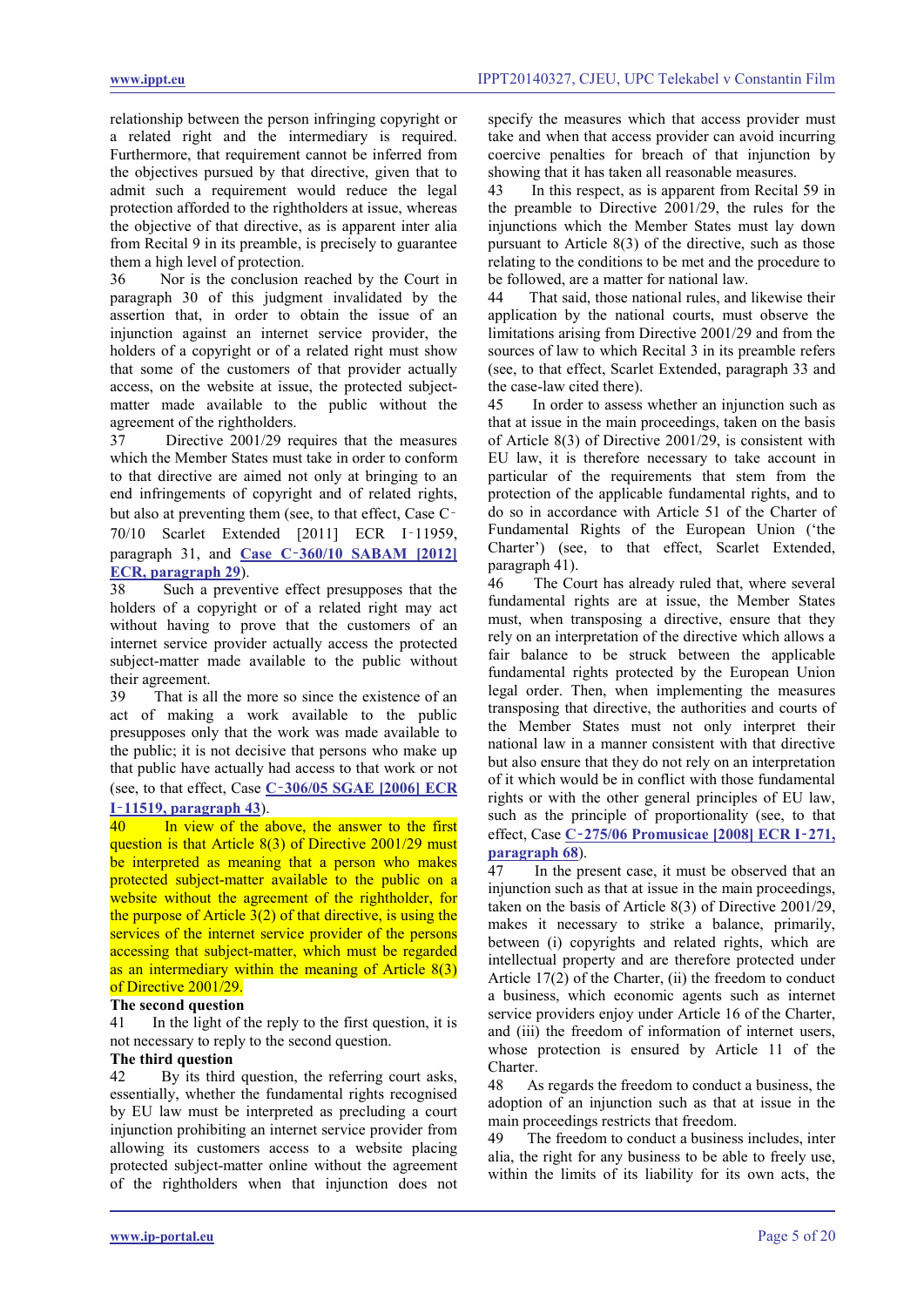economic, technical and financial resources available to it.<br> $50$ 

An injunction such as that at issue in the main proceedings constrains its addressee in a manner which restricts the free use of the resources at his disposal because it obliges him to take measures which may represent a significant cost for him, have a considerable impact on the organisation of his activities or require difficult and complex technical solutions.<br>51 However, such an injunction doe

<span id="page-5-0"></span>However, such an injunction does not seem to infringe the very substance of the freedom of an internet service provider such as that at issue in the main proceedings to conduct a business.

52 First, an injunction such as that at issue in the main proceedings leaves its addressee to determine the specific measures to be taken in order to achieve the result sought, with the result that he can choose to put in place measures which are best adapted to the resources and abilities available to him and which are compatible with the other obligations and challenges which he will encounter in the exercise of his activity.<br>53 Secondly, such an injunction allows its addressed

Secondly, such an injunction allows its addressee to avoid liability by proving that he has taken all reasonable measures. That possibility of exoneration clearly has the effect that the addressee of the injunction will not be required to make unbearable sacrifices, which seems justified in particular in the light of the fact that he is not the author of the infringement of the fundamental right of intellectual property which has led to the adoption of the

**injunction.**<br>54 In th In that regard, in accordance with the principle of legal certainty, it must be possible for the addressee of an injunction such as that at issue in the main proceedings to maintain before the court, once the implementing measures which he has taken are known and before any decision imposing a penalty on him is adopted, that the measures taken were indeed those which could be expected of him in order to prevent the proscribed result.

55 None the less, when the addressee of an injunction such as that at issue in the main proceedings chooses the measures to be adopted in order to comply with that injunction, he must ensure compliance with the fundamental right of internet users to freedom of information.

56 In this respect, the measures adopted by the internet service provider must be strictly targeted, in the sense that they must serve to bring an end to a third party's infringement of copyright or of a related right but without thereby affecting internet users who are using the provider's services in order to lawfully access information. Failing that, the provider's interference in the freedom of information of those users would be unjustified in the light of the objective pursued.

57 It must be possible for national courts to check that that is the case. In the case of an injunction such as that at issue in the main proceedings, the Court notes that, if the internet service provider adopts measures which enable it to achieve the required prohibition, the national courts will not be able to carry out such a review at the stage of the enforcement proceedings if there is no challenge in that regard. Accordingly, in order to prevent the fundamental rights recognised by EU law from precluding the adoption of an injunction such as that at issue in the main proceedings, the national procedural rules must provide a possibility for internet users to assert their rights before the court once the implementing measures taken by the internet service provider are known.

58 As regards intellectual property, it should be pointed out at the outset that it is possible that the enforcement of an injunction such as that in the main proceedings will not lead to a complete cessation of the infringements of the intellectual property right of the persons concerned.

59 First, as has been stated, the addressee of such an injunction has the possibility of avoiding liability, and thus of not adopting some measures that may be achievable, if those measures are not capable of being considered reasonable.

60 Secondly, it is possible that a means of putting a complete end to the infringements of the intellectual property right does not exist or is not in practice achievable, as a result of which some measures taken might be capable of being circumvented in one way or another.

61 The Court notes that there is nothing whatsoever in the wording of Article 17(2) of the Charter to suggest that the right to intellectual property is inviolable and must for that reason be absolutely protected (see, to that effect, Scarlet Extended, paragraph 43).

62 None the less, the measures which are taken by the addressee of an injunction, such as that at issue in the main proceedings, when implementing that injunction must be sufficiently effective to ensure genuine protection of the fundamental right at issue, that is to say that they must have the effect of preventing unauthorised access to the protected subjectmatter or, at least, of making it difficult to achieve and of seriously discouraging internet users who are using the services of the addressee of that injunction from accessing the subject-matter made available to them in breach of that fundamental right.

<span id="page-5-1"></span>63 Consequently, even though the measures taken when implementing an injunction such as that at issue in the main proceedings are not capable of leading, in some circumstances, to a complete cessation of the infringements of the intellectual property right, they cannot however be considered to be incompatible with the requirement that a fair balance be found, in accordance with Article 52(1), in fine, of the Charter, between all applicable fundamental rights, provided that (i) they do not unnecessarily deprive internet users of the possibility of lawfully accessing the information available and (ii) that they have the effect of preventing unauthorised access to protected subject-matter or, at least, of making it difficult to achieve and of seriously discouraging internet users who are using the services of the addressee of that injunction from accessing the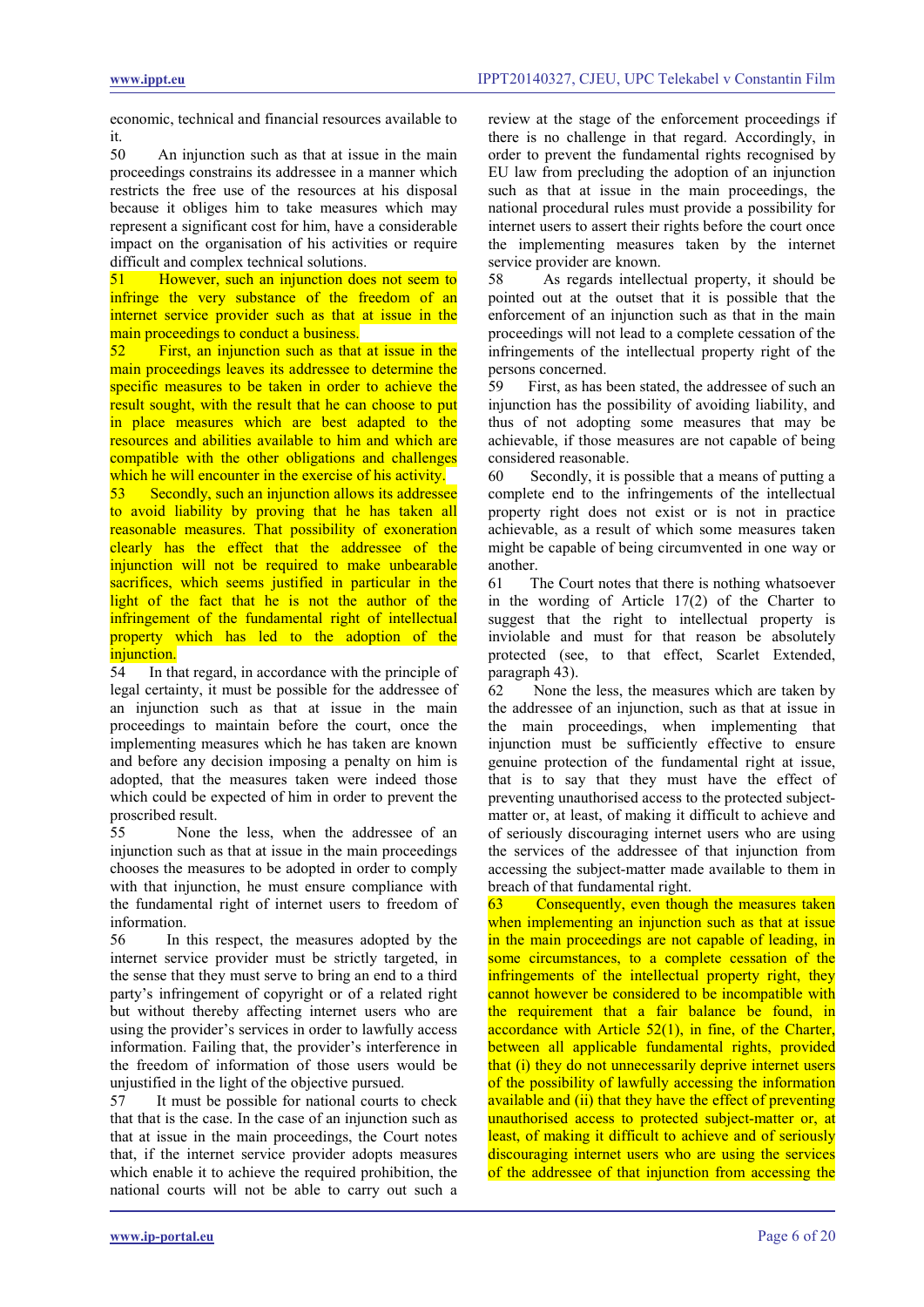subject-matter that has been made available to them in breach of the intellectual property right.<br>64 In the light of the foregoing con

In the light of the foregoing considerations, the answer to the third question is that the fundamental rights recognised by EU law must be interpreted as not precluding a court injunction prohibiting an internet service provider from allowing its customers access to a website placing protected subject-matter online without the agreement of the rightholders when that injunction does not specify the measures which that access provider must take and when that access provider can avoid incurring coercive penalties for breach of that injunction by showing that it has taken all reasonable measures, provided that (i) the measures taken do not unnecessarily deprive internet users of the possibility of lawfully accessing the information available and (ii) that those measures have the effect of preventing unauthorised access to the protected subjectmatter or, at least, of making it difficult to achieve and of seriously discouraging internet users who are using the services of the addressee of that injunction from accessing the subject-matter that has been made available to them in breach of the intellectual property right, that being a matter for the national authorities and courts to establish.

# **The fourth question**

65 In the light of the reply to the third question, it is not necessary to reply to the fourth question.

# Costs<br>66

Since these proceedings are, for the parties to the main proceedings, a step in the action pending before the national court, the decision on costs is a matter for that court. Costs incurred in submitting observations to the Court, other than the costs of those parties, are not recoverable.

On those grounds, the Court (Fourth Chamber) hereby rules:

1. Article 8(3) of Directive 2001/29/EC of the European Parliament and of the Council of 22 May 2001 on the harmonisation of certain aspects of copyright and related rights in the information society must be interpreted as meaning that a person who makes protected subject-matter available to the public on a website without the agreement of the rightholder, for the purpose of Article 3(2) of that directive, is using the services of the internet service provider of the persons accessing that subject-matter, which must be regarded as an intermediary within the meaning of Article 8(3) of Directive 2001/29.

The fundamental rights recognised by EU law must be interpreted as not precluding a court injunction prohibiting an internet service provider from allowing its customers access to a website placing protected subject-matter online without the agreement of the rightholders when that injunction does not specify the measures which that access provider must take and when that access provider can avoid incurring coercive penalties for breach of that injunction by showing that it has taken all reasonable measures, provided that (i) the measures taken do not unnecessarily deprive internet users of the possibility of lawfully accessing the information available and (ii) that those measures have the effect of preventing unauthorised access to the protected subject-matter or, at least, of making it difficult to achieve and of seriously discouraging internet users who are using the services of the addressee of that injunction from accessing the subjectmatter that has been made available to them in breach of the intellectual property right, that being a matter for the national authorities and courts to establish.

#### **OPINION OF ADVOCATE GENERAL**

CRUZ VILLALÓN delivered on 26 November 2013 (1) Case C‑314/12 UPC Telekabel Wien GmbH v

Constantin Film Verleih GmbH and

Wega Filmproduktionsgesellschaft GmbH

(Request for a preliminary ruling from the Oberster Gerichtshof (Austria))

(Information society – Intellectual property rights – Directive 2001/29/EC – Article 8(3) of Directive 2001/29/EC – Article 16 of the Charter of Fundamental Rights – Measures against a website massively infringing copyright – Injunction against an Internet access provider as an intermediary whose services are used by a third party to infringe a copyright – Injunction ordering the blocking of a copyrightinfringing website)

1. The present case affords the Court the opportunity to develop further its case‑law on the protection of copyright on the Internet. (2) In addition to the content and procedure for the issuing of an injunction pursuant to Article 8(3) of Directive 2001/29/EC, (3) it concerns the question whether an injunction can be issued at all against an Internet service provider ('ISP') which provides Internet access not to the operator of a website massively infringing copyright, but only to users accessing that website.

#### **I – Legal framework**

#### **A – European Union law**

2. Recital 59 in the preamble to Directive 2001/29 states:

*'In the digital environment, in particular, the services of intermediaries may increasingly be used by third parties for infringing activities. In many cases such intermediaries are best placed to bring such infringing activities to an end. Therefore, without prejudice to any other sanctions and remedies available, rightholders should have the possibility of applying for an injunction against an intermediary who carries a third party's infringement of a protected work or other subjectmatter in a network. This possibility should be available even where the acts carried out by the intermediary are exempted under Article 5. The conditions and modalities relating to such injunctions should be left to the national law of the Member States.'*

3. Article 3 of Directive 2001/29 provides: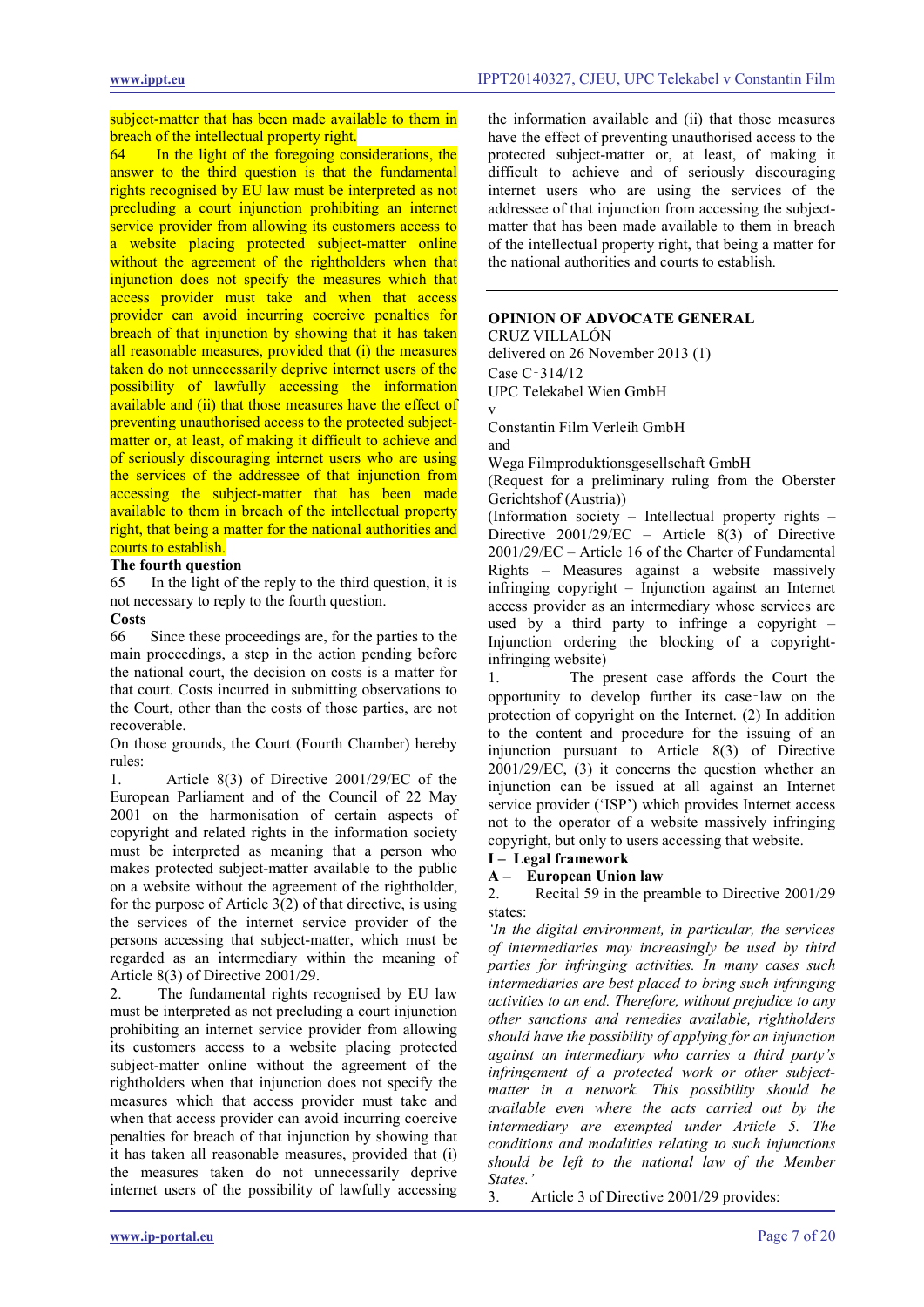*'Member States shall ensure that rightholders are in a position to apply for an injunction against intermediaries whose services are used by a third party to infringe a copyright or related right.'*

4. Article 15 of Directive 2000/31/EC (4) provides, under the heading 'No general obligation to monitor':

*'(1) Member States shall not impose a general obligation on providers, when providing the services covered by Articles 12, 13 and 14, to monitor the information which they transmit or store, nor a general obligation actively to seek facts or circumstances indicating illegal activity.*

*(2) Member States may establish obligations for information society service providers promptly to inform the competent public authorities of alleged unlawful activities undertaken or information provided by recipients of their service or obligations to communicate to the competent authorities, at their request, information enabling the identification of recipients of their service with whom they have storage* 

*agreements.'* Article 3 of Directive 2004/48 (5) provides as follows:

*'(1) Member States shall provide for the measures, procedures and remedies necessary to ensure the enforcement of the intellectual property rights covered by this Directive. Those measures, procedures and remedies shall be fair and equitable, and shall not be unnecessarily complicated or costly, or entail unreasonable time-limits or unwarranted delays.* 

*(2) Those measures, procedures and remedies shall also be effective, proportionate and dissuasive and shall be applied in such a manner as to avoid the creation of barriers to legitimate trade and to provide for safeguards against their abuse.'* 

#### **B – National law**

6. Paragraph 81 of the Bundesgesetz über das Urheberrecht an Werken der Literatur und der Kunst und über verwandte Schutzrechte (Austrian Federal Law on copyright in literary and artistic works and related rights (Urheberrechtsgesetz; 'the UrhG') (6) provides:

*'(1) A person who has suffered an infringement of any exclusive rights conferred by this Law, or who fears such an infringement, shall be entitled to bring proceedings for a restraining injunction. Legal proceedings may also be brought against the proprietor of a business if the infringement is committed in the course of the activities of his business by one of his employees or by a person acting under his control, or if there is a danger that such an infringement will be committed; Paragraph 81(1a) shall apply mutatis mutandis.*

*(1a) If the person who has committed such an infringement, or by whom there is a danger of such an infringement being committed, uses the services of an intermediary for that purpose, the intermediary shall also be liable to an injunction under subparagraph (1). However, where the conditions for an exclusion of liability in accordance with Paragraphs 13 to 17 of the ECG exist in the case of that intermediary, proceedings* 

*may be brought against him only after he has been given a warning.'*

7. Paragraph 13 of the E-Commerce-Gesetzes (Law on e‑commerce, 'the ECG') (7) deals with the exclusion of the liability of service providers acting as conduits. Paragraph 13(1) reads as follows:

*'A service provider who transmits in a communication network information provided by a recipient of the service or who provides access to a communication network shall not be liable for the information transmitted, provided that he* 

*1. does not initiate the transmission;*

*2. does not select the receiver of the transmission; and*

*3. does not select or modify the information contained in the transmission.'*

8. Paragraph 355(1) of the Exekutionsordnung (Code of Enforcement) (8) reads:

*"Enforcement against the person obligated to desist from an activity or to tolerate the carrying out of an activity shall take place at the time of consent to enforcement, by the imposition by the enforcement court, upon application, of a fine for any noncompliance after the obligation became executory. In the event of further non-compliance, the enforcement court shall, upon application, impose a further fine or a period of imprisonment of up to one year in total. …'*

#### **II – Facts and main proceedings**

9. The website operating under the domain name kino.to enabled users to access a wide range of films protected by copyright. The films could either be watched by streaming or downloaded. The former implies the creation of a transient reproduction on the terminal equipment, the latter a permanent reproduction, generally for private use.

10. Among the films made available to the public on the website were works in which the rights are held by the plaintiffs in the main proceedings, namely Constantin Film Verleih GmbH and Wega Filmproduktionsgesellschaft GmbH ('the plaintiffs'). The plaintiffs had not given consent for that purpose.

11. UPC Telekabel Wien GmbH ('the defendant') is a major Austrian ISP. It has no legal relationship with the operators of the website kino.to and made neither Internet access nor storage space available to them. According to the findings of the referring court, however, it can almost certainly be assumed that individual customers of the defendant availed themselves of the kino.to offer.

12. The plaintiffs requested the defendant out of court to block the website kino.to. When it did not comply with that request, the plaintiffs applied to the Handelsgericht Wien (Commercial Court, Vienna) for an injunction prohibiting the defendant from providing its customers with access to the website kino.to if certain films belonging to the plaintiffs were made available to customers on that website, either in full or in the form of clips. The main claim was given concrete expression in a number of further claims, described as 'requests in the alternative' and not restrictive of the main claim, by examples of specific blocking measures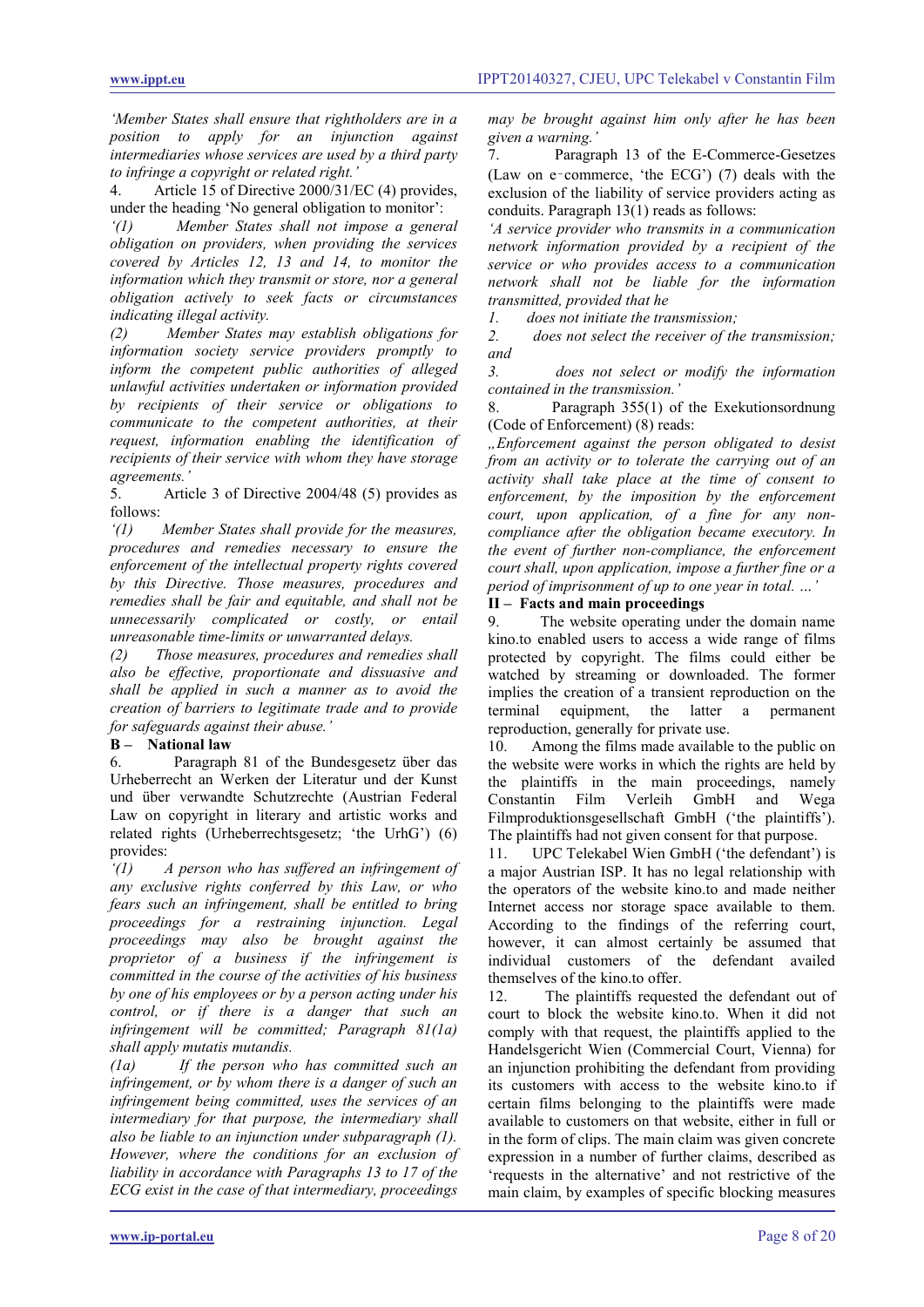(DNS blocking of the domain name, blockade of the website's current IP address at any given time, the latter, should the need arise, only after notification by the plaintiffs).

13. The plaintiffs based their application on Paragraph 81(1a) of the UrhG and stated as their ground for it that the defendant was providing access to content made available illegally. The provision of the access should be prohibited. Specific measures should only be considered in the enforcement process. The defendant, on the other hand, argues that it has no relationship with the operators of the website kino.to and only provides its customers, who are not acting illegally, with access to the Internet. Moreover, a general blocking of access to a website is neither possible nor reasonable. The specific measures proposed, on the other hand, are disproportionate.

14. By order of 13 May 2011, the Handelsgericht Wien prohibited the defendant from providing its customers with access to kino.to if the films named by the plaintiffs were made available there, in particular by DNS blocking of the domain name and blocking of the defendant's current IP addresses and any shown in future to belong to it. The court regarded it as established that both those measures could be taken without major expense but could very easily be circumvented. Nevertheless, they represented the most effective methods of preventing access. It was not established that kino.to shared its IP address with servers offering harmless content. Both parties lodged appeals against the order.

15. In June 2011, the website kino.to closed after the German prosecuting authorities took action against its operators.

16. The Oberlandesgericht Wien (Higher Regional Court, Vienna), sitting as the appellate court, amended the injunction of the court of first instance by order of 27 October 2011 to the effect that it prohibited the provision of access to kino.to without mentioning specific measures to be taken. Paragraph 81(1a) of the UrhG transposed Article 8(3) of Directive 2001/29 and was to be interpreted in conformity with European Union law as referred to in recital 59 in the preamble to Directive 2001/29. The defendant was enabling its customers to access content made available illegally and was thus an intermediary within the meaning of the Law, irrespective of whether its customers themselves acted illegally. The defendant was to be prohibited from interfering with the plaintiffs' intellectual property in general, without mentioning specific measures. It would be required by the injunction to achieve an outcome (namely the prevention of interference with the intellectual property right). The choice of the means of achieving that outcome was a matter for the defendant, which must do everything that could possibly and reasonably be expected of it. Whether a particular measure called for to prevent the interference was disproportionate, as the defendant maintained, was to be reviewed only in the 'enforcement process', in which the question whether all reasonable measures had been taken or whether a

breach of the injunction remained an issue would be examined.

The defendant appealed on a point of law against that decision to the Oberster Gerichtshof (Supreme Court) and seeks the dismissal of all the plaintiffs' claims.

#### **III – Reference for a preliminary ruling and procedure before the Court of Justice**

18. The Oberster Gerichtshof stayed the proceedings and referred the following questions to the Court of Justice of the European Union for a preliminary ruling:

1. Is Article 8(3) of Directive 2001/29 to be interpreted as meaning that a person who makes protected subject-matter available on the Internet without the rightholder's consent (Article 3(2) of Directive 2001/29) is using the services of the access providers of persons seeking access to that protected subject-matter?

2. If the answer to the first question is in the negative: Are reproduction for private use (Article 5(2)(b) of Directive 2001/29) and transient and incidental reproduction (Article 5(1) of Directive 2001/29) permissible only if the original of the reproduction was lawfully reproduced, distributed or made available to the public?

3. If the answer to the first question or the second question is in the affirmative and an injunction is therefore to be issued against the user's access provider in accordance with Article 8(3) of Directive 2001/29: Is it compatible with Union law, in particular with the necessary balance between the parties' fundamental rights, to prohibit in general terms an access provider from allowing its customers access to a certain website (thus without ordering specific measures) as long as the material available on that website is provided exclusively or predominantly without the rightholder's consent, if the access provider can avoid incurring coercive penalties for breach of the prohibition by showing that it has nevertheless taken all reasonable measures?

4. If the answer to the third question is in the negative: Is it compatible with Union law, in particular with the necessary balance between the parties' fundamental rights, to require an access provider to take specific measures to make it more difficult for its customers to access a website containing material that is made available unlawfully if those measures require not inconsiderable costs and can easily be circumvented without any special technical circumvented without any special technical knowledge?

19. The plaintiffs, the defendant, the Republic of Austria, the Italian Republic, the Kingdom of the Netherlands, the United Kingdom of Great Britain and Northern Ireland and the Commission submitted written observations.

20. At the hearing on 20 June 2013, the plaintiffs, the defendant, the Republic of Austria and the Commission presented oral argument.

# **IV – Legal assessment**

**A – Preliminary considerations and technical background**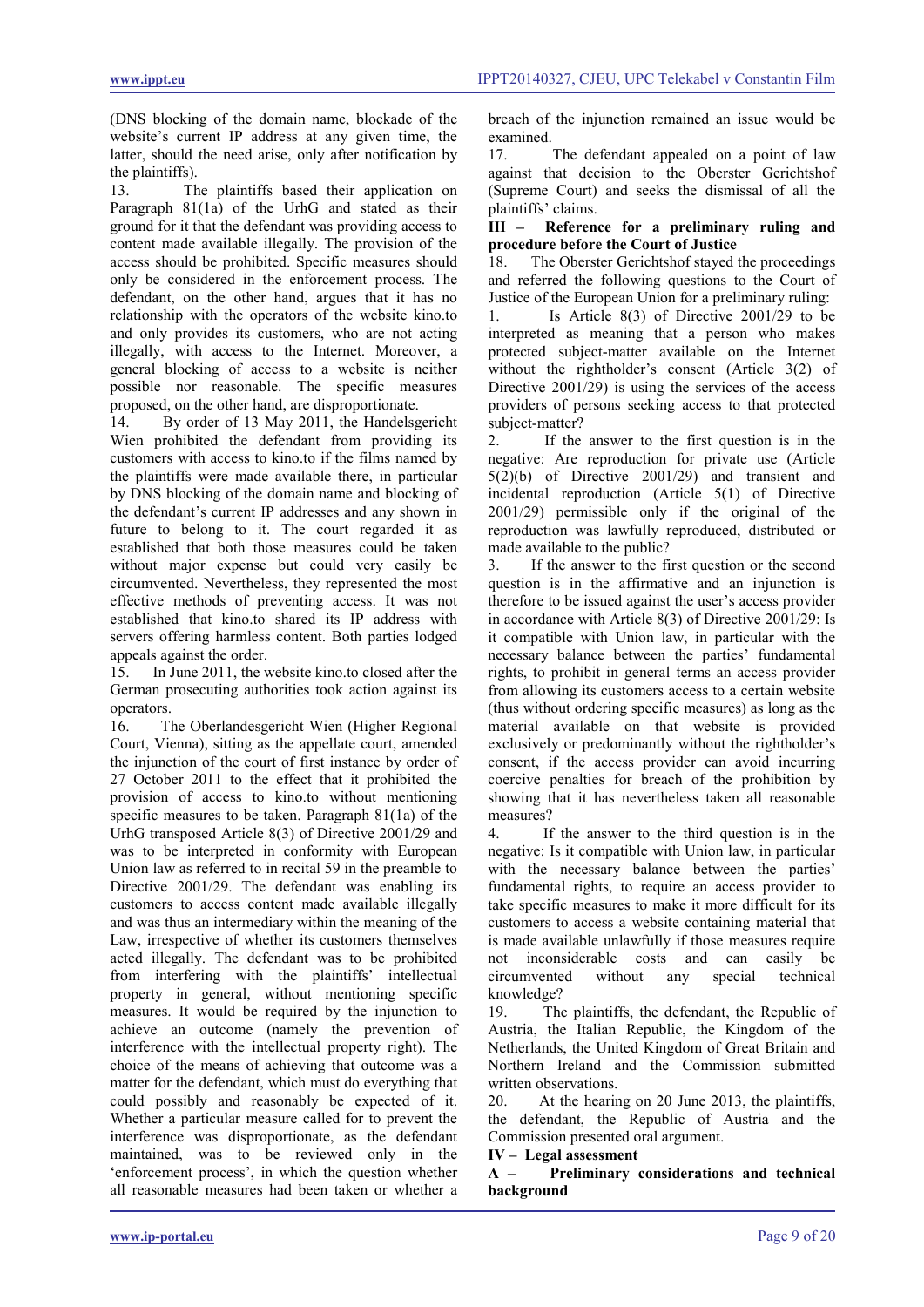21. Few inventions have changed our habits and our media consumption as completely as that of the Internet. In the form familiar to us, the network, which is not yet 30 years old, (9) allows communication and data exchange worldwide. The new forms of communication have, within an extremely short space of time, become something which we take so much for granted that the United Nations Special Rapporteur on freedom of opinion and expression considers that the access to information that the Internet provides is essential in a democratic society. (10)<br>22 However the new technologie

However, the new technologies also offer scope for abuse. That is particularly true in regard to the infringement of copyright on the Internet. Seldom does that involve such flagrant cases as the present. According to the plaintiffs, on the website kino.to, accessed daily by over four million users at times, over 130 000 film works were being offered for streaming or download without the rightholders' consent. The website operators profited from their offer with advertising revenues of several million euros annually before the website could be shut down in June 2011 following investigations by the Dresden prosecuting authority which were triggered by a whistleblower. None of the parties considers the content of the website to be lawful, its operators having, on the contrary, already been prosecuted under criminal law in the Federal Republic of Germany for unauthorised exploitation on a commercial basis of works protected by copyright. (11)

23. Rightholders fight against such websites which engage in massive copyright infringement. However, the people behind the websites and the ISPs which give them access to the Internet often operate abroad outside Europe or conceal their identity. Rightholders therefore try to achieve their objective by applying for injunctions against ISPs in order to compel them to block the infringing content offered. There is lively debate in many Member States regarding the admissibility in law of such blocking injunctions against ISPs. (12)

24. The fact that blocking of websites by ISPs is not technically unproblematic contributes to the complexity of the debate. (13) In that regard, the referring court mentions in particular the possibility of an IP block and a DNS block.

25. IP addresses are numerical addresses which are assigned to devices interlinked on the Internet in order thus to enable them to communicate with one another. (14) In the case of a blockade by an ISP, requests are no longer forwarded to the blocked IP address by that ISP's services. DNS (Domain Name System) blocks, on the other hand, concern domain names which are used instead of unwieldy IP addresses by users. DNS servers, which are operated by every ISP, 'translate' domain names into IP addresses. In the case of a DNS block, that translation is prevented. In addition to those two methods of blocking a website, an ISP's entire Internet traffic can be routed through a proxy server and filtered. However, all those methods can be circumvented. (15) According to the findings of the referring court, users can easily access the infringing website even without any special technical knowledge. The operators of the infringing website can also make it available under a different address.

26. In Directive 2001/29, the European Union legislature established special rules for the protection of copyright in the information society. In addition to harmonising the author's rights and the reproduction right (Article 2), the right of communication to the public of works and the right of making available to the public other subject‑matter (Article 3), the distribution right (Article 4) and the exceptions and limitations (Article 5), the directive also provides that Member States are to provide appropriate sanctions and remedies in respect of infringements of the rights and obligations set out in the directive, including, in particular, the possibility for the rightholder to be in a position to apply for an injunction against intermediaries 'whose services are used by a third party to infringe a copyright or related right' (Article 8, in particular Article 8(3)). Directive 2004/48 also requires Member States to provide for fair, equitable, effective, proportionate and dissuasive measures to ensure the enforcement of intellectual property rights (Article 3), including injunctions (Article 11).

27. At the same time, however, the legislature also reacted to the special significance of the infrastructure of the Internet and, in Articles 12 to 15 of Directive 2000/31, established rules on the liability of intermediary service providers in electronic commerce, which, according to recital 16 in the preamble to Directive 2001/29, are not affected either by Directive  $2001/29$  or, according to Article  $2(3)(a)$  of Directive 2004/48, by Directive 2004/48 either. Despite those provisions, providers must in practice observe requirements which vary from one Member State to another when handling infringing content of which they are aware. (16)

28. Finally, the blocking of websites constitutes interference with a fundamental right and must also be examined from that point of view.

# **B – Admissibility**

29. At first glance there could be doubt as to the admissibility of the present request for a preliminary ruling. The plaintiffs in the main proceedings are seeking an interim injunction intended to prohibit the defendant from providing access to a website which has no longer been accessible since as long ago as June 2011. To that extent, it may be doubted whether there is any need for legal redress.

30. The request for a preliminary ruling is admissible, however. In that respect, it should be borne in mind that the referring court is entitled, under Article 267 TFEU, to refer a question concerning the interpretation of European Union law if it considers that a decision on the question is necessary to enable it to give judgment. According to the Court's settled case ‑law, it is in principle for the national court before which the proceedings are pending to determine, having regard to the particular features of the case, the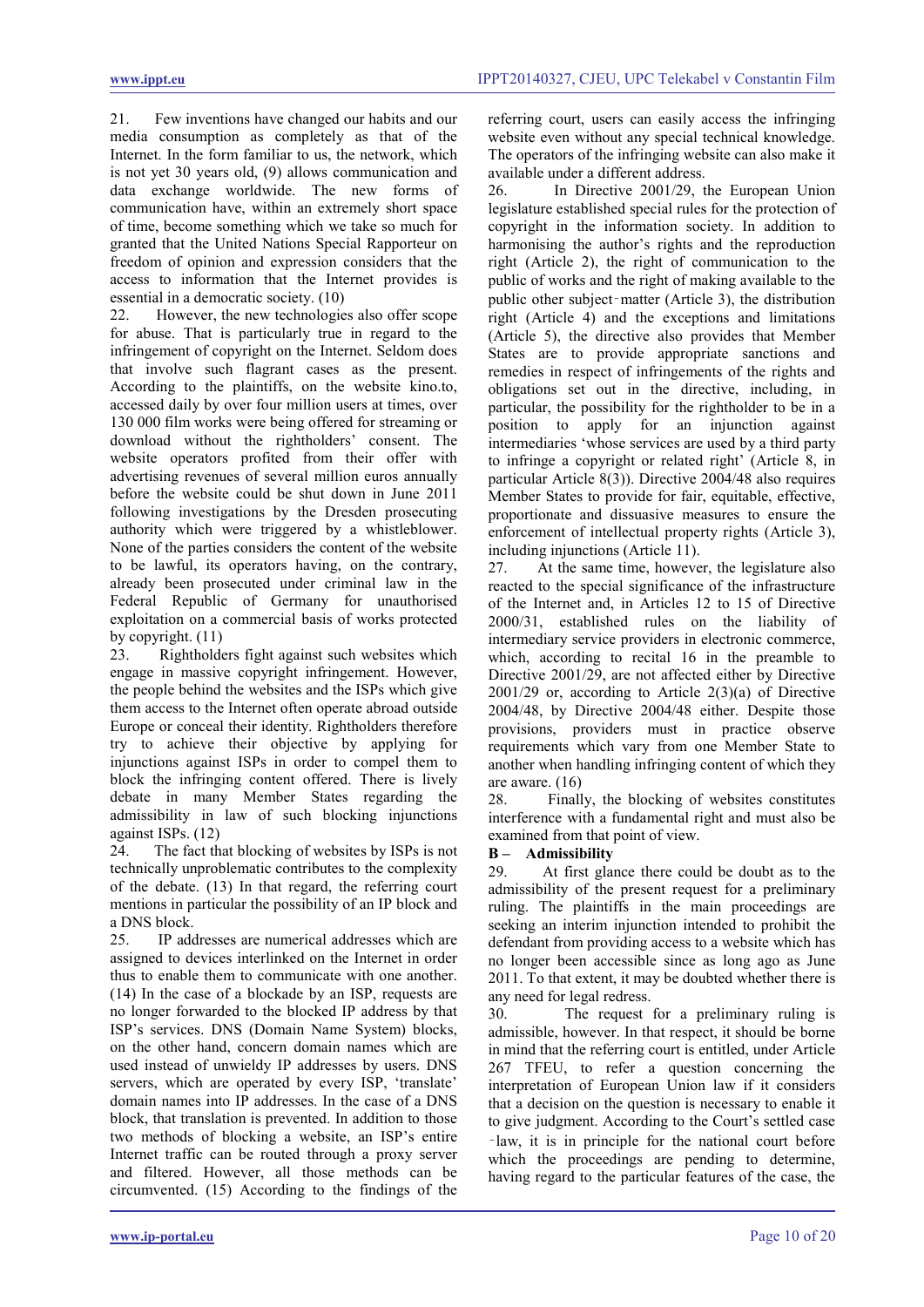need for a preliminary ruling and the relevance of the questions which it refers to the Court. (17)

31. The Court derogates from that principle only if it is 'quite obvious' (18) that the interpretation of European Union law is irrelevant to the pending case, the question referred is of a purely hypothetical nature (19) or indeed the dispute in the case at issue has been artificially created.  $(20)$ <br>32 According to the

According to the referring court, however, it is required to give its judgment on the basis of the factual position at the time of the decision at first instance, that is to say, at a time when the website at issue was still available. To that extent, a genuine dispute still exists, to which the questions referred are undoubtedly of relevance.

# **C – First question referred**

33. The referring court wishes to know whether Article 8(3) of Directive 2001/29 is to be interpreted to the effect that the ISP of the person accessing a work infringing Article 3(2) of Directive 2001/29 can be regarded as an intermediary whose services are being 'used' by the copyright infringer.

34. If that is the case, an injunction pursuant to Article 8(3) of Directive 2001/29 can in fact also be issued against the ISP of the accessing Internet user and not only against that of the infringing website. In support of the lawfulness of such an injunction against that ISP, two lines of argument are, in theory, relevant, which form the background to the first two questions referred by the national court. Firstly – this is the reasoning behind the first question referred –, it could be argued that an injunction against the accessing user's ISP is permissible since that ISP is an intermediary whose services are being used by the operator of the infringing website to infringe copyright. Secondly – this is the background against which the national court raises the second question referred –, such an injunction could however also be justified on the basis that the ISP's customers accessing the infringing website are themselves acting illegally and thus the ISP's services are being used by its own customers to infringe copyright, which again falls within the scope of the provision.

35. The plaintiffs, Italy, the Netherlands, the United Kingdom and the Commission take the view that a person who makes a protected work available on the Internet without the rightholder's consent is using the services of the ISP of the person accessing the work. The referring court also inclines to that view. Only the defendant holds a different opinion.

36. I am also of the view that the user's ISP must be regarded as an intermediary whose services are used by a third party to infringe copyright. That follows from the wording, context, spirit and purpose of the provision. Before I analyse the provision, the previous case‑law should be summarised.

# **1. The Court's previous case**‑**law**

37. The present case is not the first occasion on which the Court has been required to examine the role of an ISP as an intermediary whose 'services are used by a third party to infringe a copyright' within the meaning of Article 8(3) of Directive 2001/29.

38. In LSG-Gesellschaft zur Wahrnehmung von Leistungsschutzrechten, the Court held that '[a]ccess providers which merely provide users with Internet access, without offering other services such as email, FTP or file-sharing services or exercising any control, whether de iure or de facto, over the services which users make use of, must be regarded as "intermediaries" within the meaning of Article 8(3) of Directive 2001/29.' (21)

39. The Court's reasoning to support this was that the ISP provides the customer with a service which is capable of being used by a third party for copyright infringement. That also follows from recital 59 in the preamble to Directive 2001/29, since the ISP, in granting access to the Internet, makes infringing activity possible. Finally, that conclusion also follows from the aim of the directive, which consists in particular in ensuring effective protection of copyright. (22) Unlike the present case, that case concerned 'filesharing systems' in which the ISP's users themselves also offer copyright-infringing works on the Internet.

40. The interpretation of Article 8(3) of Directive 2001/29 made in LSG-Gesellschaft zur Wahrnehmung von Leistungsschutzrechten was confirmed in the judgment in Scarlet Extended. There the Court further held that, under Article 8(3) of Directive 2001/29 and the third sentence of Article 11 of Directive 2004/48, holders of intellectual property rights may apply for an injunction against intermediaries, such as, for example, ISPs, aimed not only at bringing to an end infringements already committed, but also at preventing further infringements. (23)

41. According to the Court's case‑law, operators of online social networking platforms also fall under the concept of intermediary within the meaning of Article 8(3) of Directive 2001/29. (24)

42. In summary, it can therefore be stated that the case‑law has already made it clear that ISPs may in principle be considered as 'intermediaries whose services are used by a third party to infringe a copyright' within the meaning of Article 8(3) of Directive 2001/29 and thus as addressees of the injunction mentioned in the provision. However, it still remains unclear, as the referring court correctly states, whether Article 8(3) of Directive 2001/29 also provides for an injunction against a ISP where the latter has granted Internet access, not to the copyright infringer itself, but only to the user accessing the infringing supply, that is to say, whether (in the words of the provision) the copyright‑infringing supplier is using the services of the accessing user's ISP to infringe copyright.

# **2. Interpretation of the provision**

# **a) Wording**

43. The defendant is of the view that such an ISP cannot be considered as an addressee of an injunction pursuant to Article 8(3) of Directive 2001/29 since, in the absence of any contractual relationship with the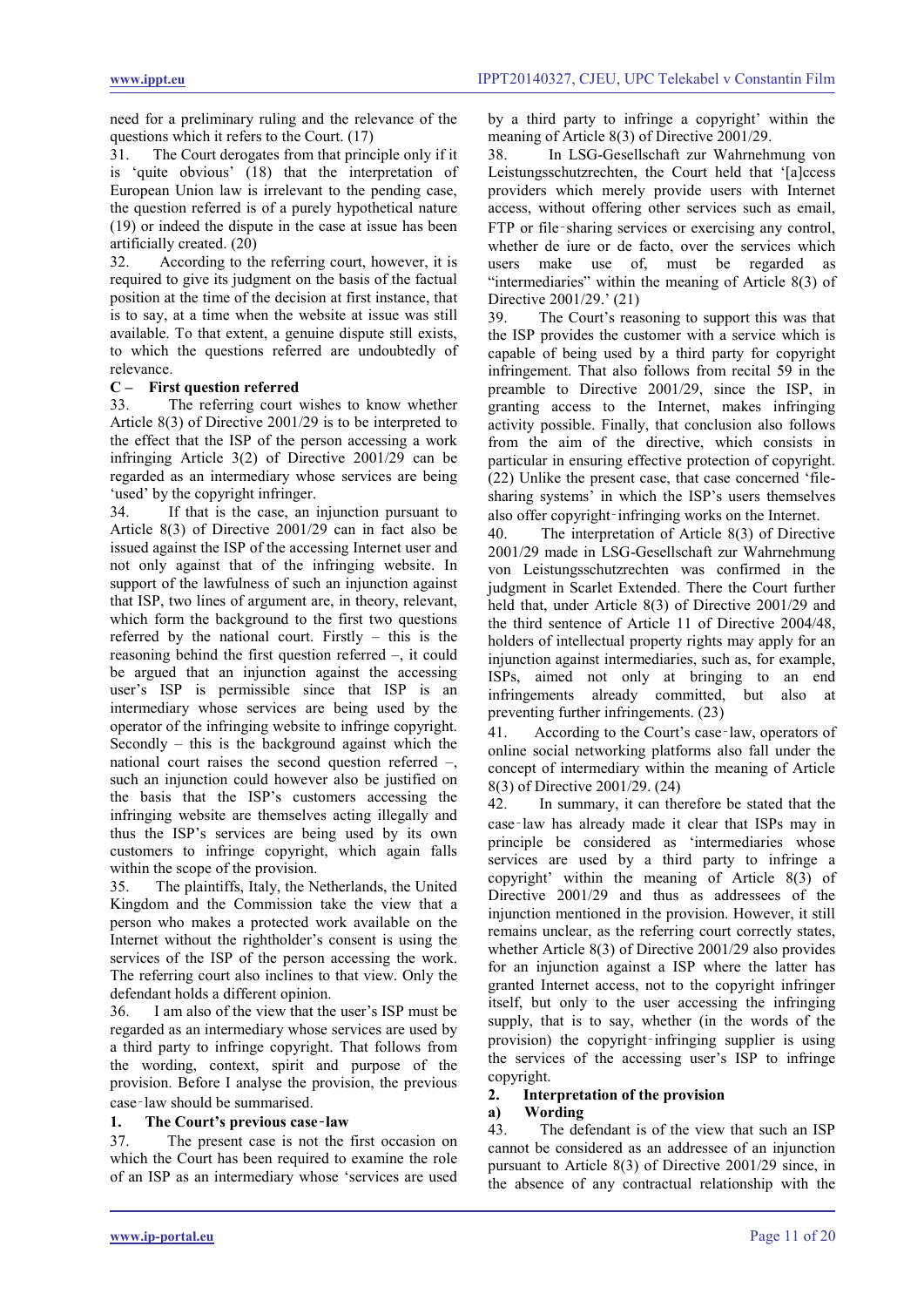person infringing the copyright, that ISP has no possibility of exerting influence on him and the infringement is being committed by making the work available to the public without that ISP's involvement. The ISP's services are thus not being 'used by a third party to infringe a copyright' within the meaning of Article 8(3) of Directive 2001/29. Such a broad interpretation of the expression 'are used' would ultimately also include electricity suppliers, parcel services and others.<br>44. I am not pers

I am not persuaded by this argument. As already reiterated several times, in accordance with Article 8(3), an injunction must be available against intermediaries 'whose services are used by a third party to infringe a copyright'. The provision does not, therefore, explicitly require there to be a contractual relationship between the intermediary and the person infringing the copyright. (25)

45. However, it is questionable whether the services of the ISP of the user accessing infringing information are also being 'used' to infringe copyright by the person who made that information available to the public and has thus infringed Article 3(2) of Directive 2001/29.

46. Here the referring court and the defendant express doubts, since the factual preconditions for the application of Article 3 of Directive 2001/29 are already met as soon as the operator of the copyrightinfringing website has made the page available on the Internet via its ISP.

47. It is certainly true that, from the time of its activation via the website operator's ISP, a website has already been 'ma[de] available to the public … in such a way that members of the public may access [it] from a place and at a time individually chosen by them' within the meaning of Article 3(2) of Directive 2001/29. However, that access is provided to the members of the public primarily by their own ISPs. Although it is true that a particular ISP could cease to exist without the website thereby ceasing to be available, as a collective the ISPs of Internet users are necessary in order for 'making available to the public' to be possible on the Internet. (26) The referring court correctly notes in this respect that making available only becomes factually relevant when access by Internet users becomes possible.

48. However, this means that, according to the wording of the provision, the services of the Internet user's ISP are also used by the infringer to infringe copyright, (27) regardless of whether the infringer itself is in a contractual relationship with the ISP.

# **b) Context**

49. The context of the provision also supports that conclusion.

50. In this connection, reference must first be made to recital 59 in the preamble to Directive 2001/29, according to which 'the services of intermediaries may increasingly be used by third parties for infringing activities. In many cases such intermediaries are best placed to bring such infringing activities to an end. Therefore, without prejudice to any other sanctions and remedies available, rightholders should have the possibility of applying for an injunction against an intermediary who carries a third party's infringement of a protected work or other subject‑matter in a network.'

51. The recital makes it clear that intermediaries are regarded by Directive 2001/29 as the best possible addressees of measures to terminate copyright infringements, primarily because they carry data 'in a network'. The wording makes it clear that this does not necessarily mean the first transmission of the data in a network, but also the further carrying in the network. This is even more clearly expressed in the English and Spanish versions of the directive: 'who carries a third party's infringement of a protected work … in a network' and 'que transmita por la red la infracción contra la obra … por un tercero'. The ISPs of the accessing users are therefore also included as possible addressees of the injunction.

52. The liability rules for intermediaries, which are laid down in Directive 2001/31, do not, in principle, preclude the issuing of an injunction under Article 8(3) of Directive 2001/29 against ISPs. It is true that Article 12 of that directive contains special rules on the liability of intermediary service providers as mere conduits of information. However, under paragraph 3 of that provision, those rules do not affect the possibility for a court or administrative authority of requiring the service provider to terminate or prevent an infringement.

53. The possibility of issuing an injunction against an ISP is also contained in Directive 2004/48 which, in the third sentence of Article 11, also provides for injunctions against intermediaries whose services are used by a third party to infringe an intellectual property right.<br>54.

54. A schematic interpretation therefore also supports the view that Article 8(3) of Directive 2001/29 includes ISPs as possible addressees of an injunction even if they are not the infringer's ISP but ISPs of users accessing the copyright–infringing website.

# **c) Spirit and purpose**

55. Finally, the spirit and purpose of the provision also supports an interpretation of Article 8(3) of Directive to the effect that the infringer uses the services of the accessing user's ISP.

56. Such an interpretation accords with the legislature's intention to ensure a high level of protection of copyright. (28) According to the legislature's intention, a 'rigorous, effective' system for the protection of copyright is necessary to ensure European cultural creativity. (29)

57. Directive 2001/29 is intended to ensure that high level of protection precisely in the face of the challenges posed by the information society. (30) As is apparent from recital 59 in the preamble to Directive 2001/29, in the light of technical developments, the legislature saw the intermediary conveying the information as often the most appropriate person to act against infringing information. The example of a website placed online by an ISP located abroad outside Europe illustrates why the intermediary is seen by the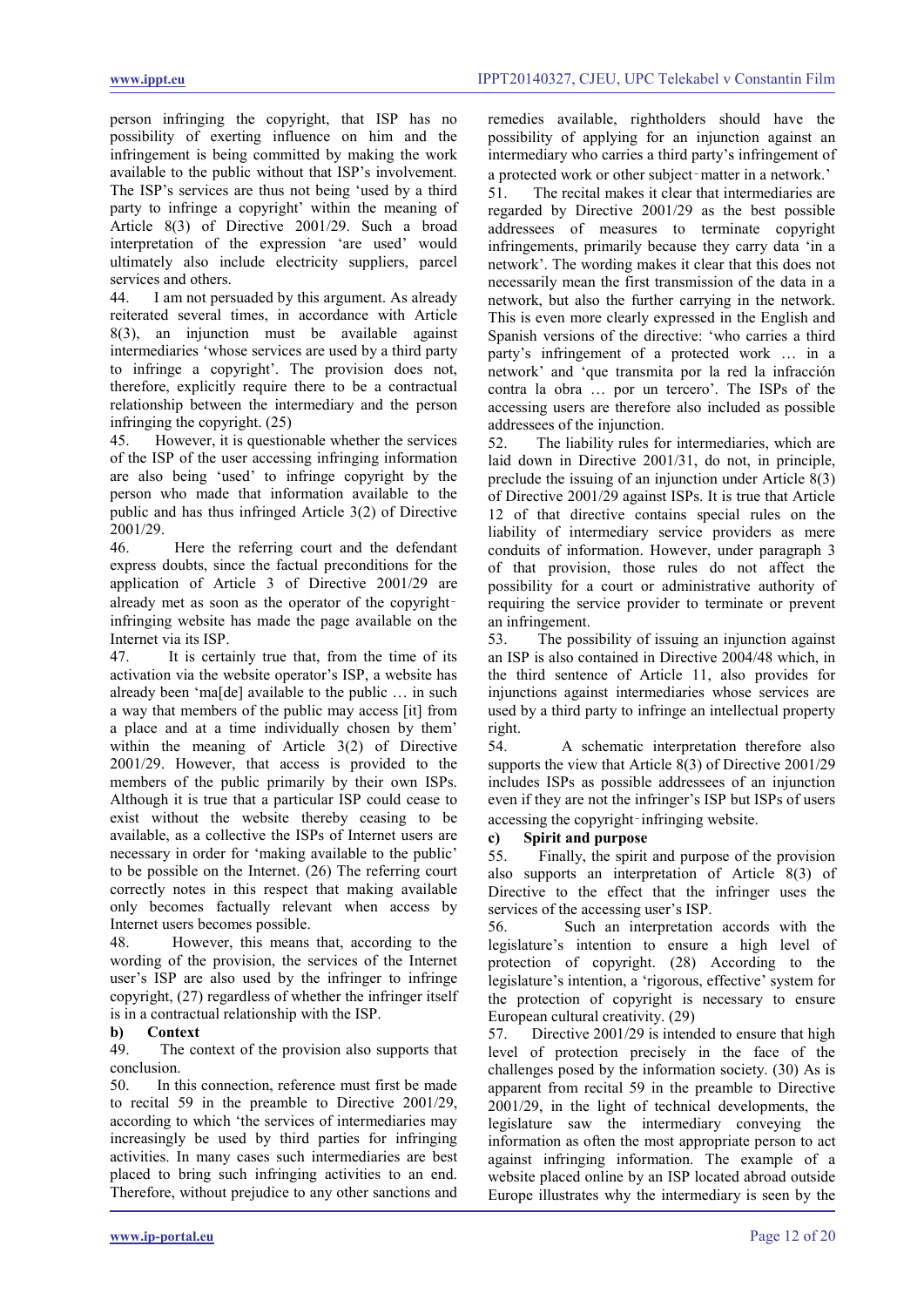legislature as being in such a key position. In such a case, the website and its operators often cannot be prosecuted. The intermediary remains as the appropriate starting point.

58. It is obvious that an intermediary who is not contractually linked to the copyright infringer can in no circumstances be held unconditionally responsible for the termination of the infringement. In the context of my proposals concerning the answers to the third and fourth questions referred, I shall make some remarks on conditions to be observed in that regard.<br>59 The answer to the first ques

The answer to the first question referred is therefore that Article 8(3) of Directive 2001/29 must be interpreted as meaning that a person who makes protected subject‑matter available on the Internet without the consent of the rightholder and thereby infringes rights under Article 3(2) of Directive 2001/29 uses the services of the ISPs of those persons who access that protected subject‑matter. Since I am thus answering the first question referred in the affirmative, I shall proceed directly to my observations on the third question.

# **D** – **Third question referred**<br>60 The third question s

The third question stands out solely by its complexity in terms of its formulation. It links two elements. Thus, the referring court first asks whether it is compatible with European Union law, and in particular with fundamental rights, to prohibit an ISP judicially in quite general terms under Article 8(3) of Directive 2001/29 from allowing its customers access to a particular website on which content is made available exclusively or predominantly without the consent of the rightholders. The referring court describes the injunction so formulated as an 'outcome prohibition' ('Erfolgsverbot'), by which is meant that the addressee of the injunction must prevent a particular outcome (namely access to the website) without the measures to be taken for that purpose by the addressee of the injunction being specified. (31)

61. However, this question is couched – and this is the second element of the question  $-$  in particular procedural language. The ISP can avoid incurring coercive penalties for breach of the 'outcome prohibition' by showing that it has taken all reasonable steps to comply with it. The background to this element is found in the particular national rules for the issuing and enforcement of an injunction such as that described here by the referring court.

62. I shall first set out below the positions of the parties; then it would seem appropriate, for a better understanding, to summarise the national rules briefly and in simplified terms. Finally, the legal assessment of the question will follow.

# **1. The views of the parties**

63. The parties have taken different positions on the question referred.

64. Italy, the Netherlands and the United Kingdom essentially consider it to be the task of the national courts to examine the nature of the injunction in the specific case in the light of certain requirements, in particular of the principle of proportionality and of a fair balance between the rights of the parties concerned. Italy and the Netherlands deal with the third and fourth questions referred together.

65. The plaintiffs and the Republic of Austria submit that an outcome prohibition, even in the specific procedural form in question, is compatible with European Union law. The plaintiffs put forward as their basis for this view the interest in an effective legal remedy against copyright infringement and the technologically neutral approach of the case‑law. There is no objection to the procedure, since the national courts had examined the proportionality, namely the question whether the website at issue made content available exclusively or predominantly without the rightholders' consent, in the course of issuing the blocking injunction. The ISP must tolerate the uncertainty regarding the measures to be taken on account of the flagrant infringements involved and of the aim of openness to technology. The ISP's justified interests are taken into account in the enforcement process. Austria also regards the procedure as admissible in the interests of effective legal protection in the case of massive copyright infringements, particularly as the ISP is in a better position than the rightholder to choose the correct blocking measure.

66. The defendant and the Commission submit that an outcome prohibition in the procedural form described is not permissible. In the view of the defendant, a general outcome prohibition does not meet the requirements laid down by the case‑law in relation to Article 8(3) of Directive 2001/29. The ISP is not in a contractual relationship to the infringer. The outcome prohibition would burden the ISP unreasonably with the task of assessing which blocking measures are reasonable, given that wrong assessments involve risks of liability as regards the outcome prohibition or towards its customers. The Commission sees a breach of the principle of proportionality in the inability of the national court to undertake a review of proportionality for lack of knowledge of the scope of the necessary measures. The possibility of avoiding incurring coercive penalties is no substitute for a proper review of proportionality when an injunction is issued.

# **2. Austrian law**

67. For a better understanding of, in particular, the procedural language in which the question raised by the referring court is couched, some observations on Austrian law appear to me to be appropriate. (32)

68. For the protection of absolute rights, that is to say, rights which can be enforced by the holder as against anyone, (33) Austrian law provides in principle for the possibility of granting an outcome prohibition. According to the defendant's submissions, such an outcome prohibition is regularly imposed against the person directly interfering with an absolute right. It obliges the addressee to prevent a specific outcome from occurring. What means he uses to prevent the outcome is left to the addressee himself. Whether complete prevention of the outcome is possible at all and whether the measures necessary for that purpose take reasonable account of the parties' fundamental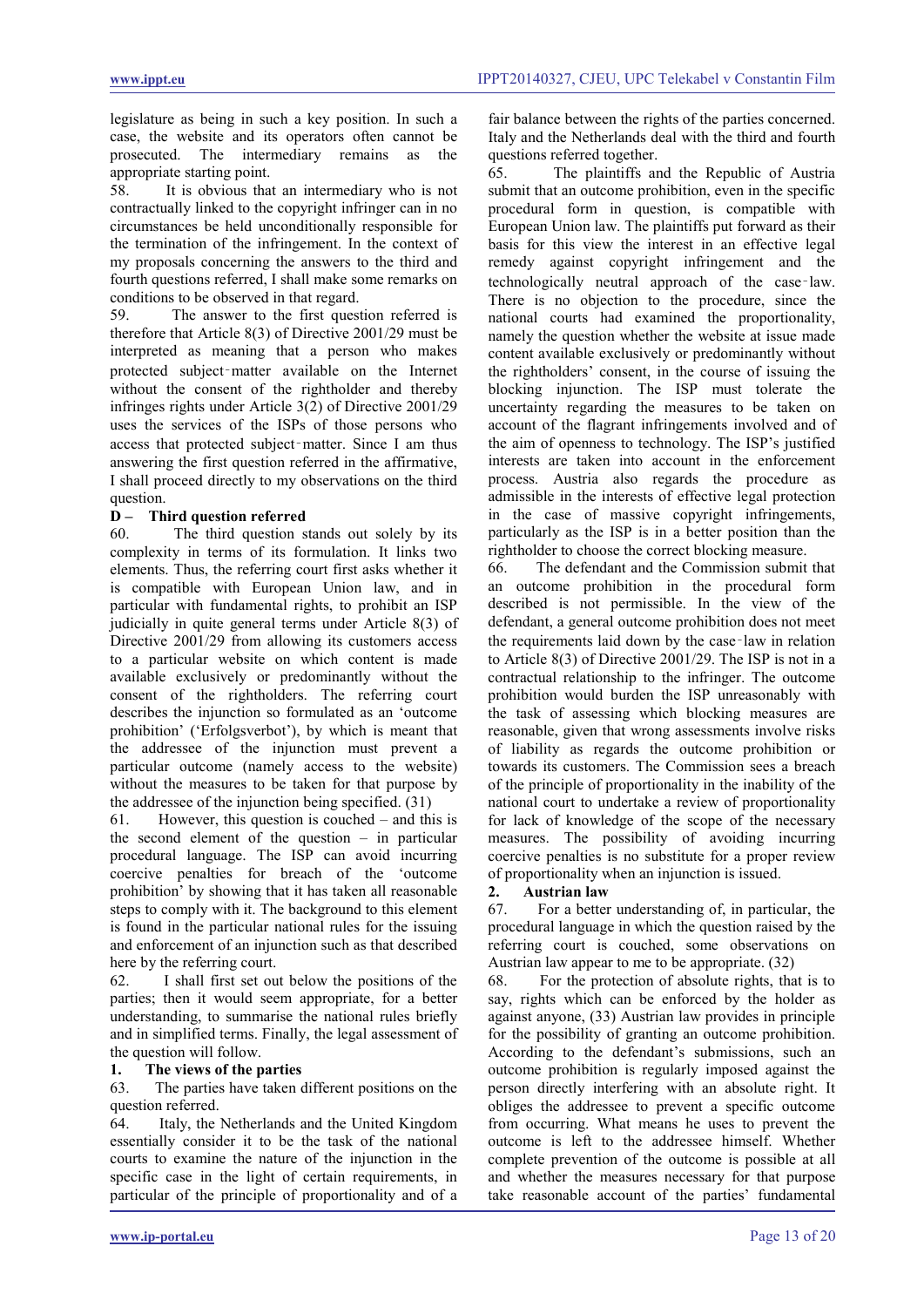rights is not examined before the outcome prohibition is issued.  $(34)$ <br>69 If the c

If the outcome to be prevented now occurs (that is to say, in the present case, a user gains access to the website), there is a breach of the outcome prohibition and a coercive penalty can be applied for (in the course of the enforcement process) against the defendant. (35) In that regard, according to the submissions of the Republic of Austria, the judgment creditor carries the burden of proof for the breach. Only now, in the course of the enforcement process, can the addressee of the outcome prohibition argue by bringing legal proceedings that he has taken all reasonable steps to comply with the outcome prohibition and thus avoid incurring a coercive penalty.

70. At first glance, it appears advantageous to examine the outcome prohibition and the particular procedural features separately in terms of their conformity with European law. However, the outcome prohibition in question here affords the possibility, subsequently in the enforcement process, of averting a coercive penalty. In that respect it constitutes (despite the particular procedural features which are formulated very disadvantageously for the ISP) a milder measure than a pure outcome prohibition. Disregarding the other particular procedural features, I shall examine below, as also formulated by the referring court, the outcome prohibition with a subsequent possibility of avoiding a penalty, in terms of its admissibility under European  $\frac{law}{3}$ .

# **3. Legal assessment**

71. In my view, an outcome prohibition which does not specify the measures to be taken, issued against an ISP who is not contractually linked to the infringer, does not satisfy the requirements laid down by the case ‑law in relation to Article 8(3) of Directive 2001/29. The possibility of claiming in the subsequent enforcement process that the possible measures to comply with the prohibition are unreasonable does not protect such an outcome prohibition from the verdict that it is illegal under European Union law.

72. In principle, the conditions and modalities for the injunctions for which the Member States must provide under Article 8(3) of Directive 2001/29, as well as the conditions to meet and procedure to be followed, are a matter for the national law of the Member States. This follows from recital 59 in the preamble to Directive 2001/29 and, in similar form, from recital 23 in the preamble to Directive 2004/48. (36)

73. However, the Member States are not completely at liberty to design the injunctions at their own discretion. On the contrary, those national rules, and likewise their application by the national courts, must observe the limitations arising from Directives 2001/29 and 2004/48 and from the sources of law to which those directives refer. (37) Regard must always be had to the fundamental rights under Article 51(1) of the Charter of Fundamental Rights of the European Union ('the Charter') and Article 6 TEU.

74. I shall examine in detail below three of those restrictions on the Member States' discretion and consider them in the sequence applied in the case‑law cited: the interpretation of the directive with a view to an effective pursuit of its objectives, Article 15(1) of Directive 2000/31, and fundamental rights. The measure to be examined here fails in regard to the **latter** 

# **a) Effective protection of copyright**

75. The first consideration to be borne in mind is that Directive 2001/29 must be interpreted in such a way that the objective pursued by it, that is, effective legal protection of copyright, may be achieved. (38) Thus, sanctions as provided for in Article 8(1) must be 'effective, proportionate and dissuasive'. (39) In addition, pursuant to Article 3 of Directive 2004/48, measures, procedures and remedies to enforce the intellectual property rights covered must be fair, equitable, effective, proportionate, dissuasive and not be unnecessarily complicated or costly, or entail unreasonable time-limits or unwarranted delays and be applied in such a manner as to avoid the creation of barriers to legitimate trade and to provide for safeguards against their abuse. It follows from this inter alia that, as the Court has already held, Member States must take measures which contribute, not only to bringing to an end infringements already committed, but also to preventing further infringements. (40)

76. On the other hand, and as already indicated by the requirements of proportionality, fairness and equity, the measures must strike a fair balance between the various rights and interests of the parties, as the Court has repeatedly held, beginning with the Promusicae case. (41)

# **b) Article 15(1) of Directive 2000/31**

77. Article 15(1) of Directive 2000/31, under which Member States are not to impose a general obligation on ISPs to monitor the information which they transmit or store, nor a general obligation actively to seek facts or circumstances indicating illegal activity, must also be complied with. Pursuant to recital 16 in the preamble to Directive 2001/29 and Article 2(3)(a) of Directive 2004/48 (Article 15(1), that provision remains unaffected by those directives. (42)

78. It would constitute such an inadmissible measure if the court had ordered the ISP actively to seek copies of the infringing page among other domain names or to filter all the data carried in its network in order to ascertain whether they constitute transfers of specific protected film works and to block such transfers. However, such a measure is not in issue in the present case. Rather, the referring court is required to decide on the blocking of a specific website. The measure therefore does not infringe Article 15(1) of Directive 2000/31.

# **c) Fundamental rights**

79. The measure to be examined does however infringe the requirements relating to fundamental rights which, in accordance with the case-law,  $(43)$  are to be applied to injunctions pursuant to Article 8(3) of Directive 2001/29. In this respect, the measure is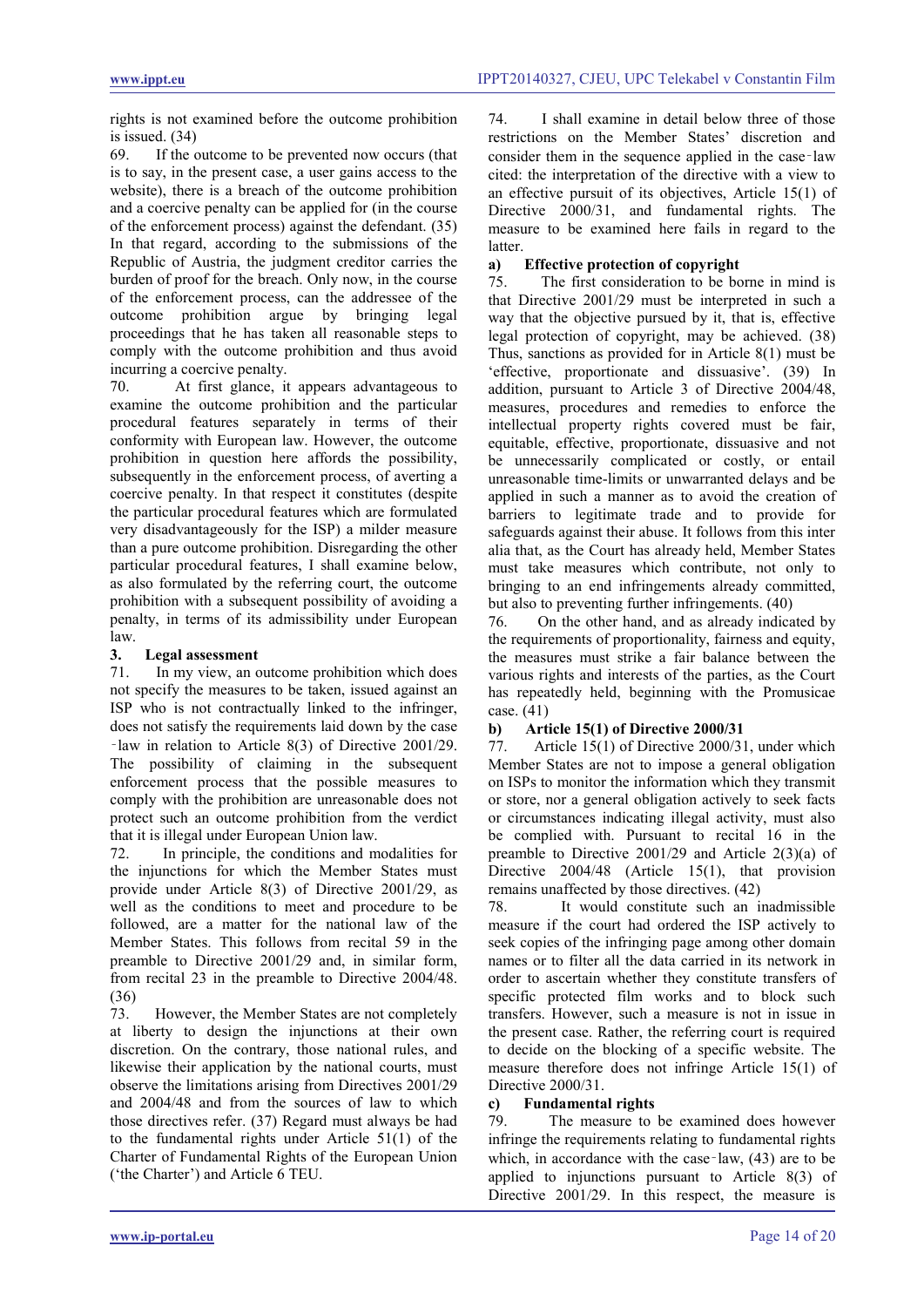neither 'fair and equitable' nor 'proportionate' within the meaning of Article 3 of Directive 2004/48.

80. Fundamental rights, which now, pursuant to Article 6(1) TEU, are guaranteed in the Charter with the same legal value as the Treaties, apply to the Member States when implementing European Union law. The Member States are therefore obliged, when adopting regulations pursuant to Article 8(3) of Directive 2001/29, to observe the fundamental rights guaranteed in the Charter. In particular, the national courts must also observe those rights. (44)<br>81 In the present case it must on the

In the present case it must, on the one hand, be borne in mind that an injunction pursuant to Article 8(3) of Directive 2001/29 is intended to protect copyright. The protection of intellectual property is guaranteed as a fundamental right by Article 17(2) of the Charter. (45) According to the Court's case-law, however, that right is not inviolable and for that reason is not absolutely protected. Instead, the protection of the fundamental right to property, which also includes intellectual property, must be balanced against the protection of other fundamental rights, in order thus, in the context of measures adopted to protect copyright holders, to strike a fair balance between the protection of copyright and the protection of the fundamental rights of individuals who are affected by such measures. (46)

82. So far as concerns the ISP, against which a measure under Article 8(3) of the directive is being adopted, a restriction of freedom of expression and information (Article 11 of the Charter) must first be examined. Although it is true that, in substance, the expressions of opinion and information in question are those of the ISP's customers, the ISP can nevertheless rely on that fundamental right by virtue of its function of publishing its customers' expressions of opinion and providing them with information. (47) It must be ensured in that regard that the blocking measure does actually affect infringing material and that there is no danger of blocking access to lawful material. (48)

83. According to the case-law, regard must also be had, in particular, to the ISP's freedom to conduct a business, which is protected by Article 16 of the Charter. (49)

84. In this regard, according to the case-law, a fair balance is to be struck between the protection of those rights enforceable by the ISP and the intellectual property right. (50)

85. No such balance can be said to exist in the case of an outcome prohibition not specifying the measures to be taken, which is issued against an ISP.

86. As I have already mentioned at the beginning, there are a number of measures which can be considered for the purpose of blocking a website, that is to say, for possible compliance with the outcome prohibition. They include highly complex methods, such as diverting Internet traffic through a proxy server, but also measures which are less difficult to implement. The measures thus differ significantly as regards the degree to which they interfere with the fundamental rights of the ISP. Moreover, it is not inconceivable that full compliance with the outcome prohibition is impossible from a purely practical point of view.

87. As I have already observed, however, the outcome prohibition at issue in the present case is not a pure outcome prohibition but an outcome prohibition in which the addressee of the prohibition can claim, by bringing proceedings in the subsequent enforcement process, that he has taken all reasonable steps to comply with the outcome prohibition. The question arises whether that downstream opportunity for the addressee of the outcome prohibition to defend itself strikes the necessary balance.

88. That is not the case. In logical terms alone, such a 'restoration' of the necessary balance is excluded. According to the case‑law, the balance between the fundamental rights must be observed when the injunction is issued. In this case it is expressly not being observed; instead many considerations relevant to fundamental rights will only be examined at a later stage. That is in breach of the rule that a balance is to be struck between the rights of the parties under Article 8(3) of Directive 2001/29.

89. An examination of the ISP's situation also shows that no balance between the fundamental rights is struck by that procedural opportunity. The ISP must suffer the issuing of an injunction against it, from which it is not apparent what measures it is required to take. If, in the interest of its customers' freedom of information, it decides on a mild blocking measure, it must fear a coercive penalty in the enforcement process. If it decides on a more severe blocking measure, it must fear a dispute with its customers. The reference to a possible opportunity to defend itself in the enforcement process does not in any way alter the ISP's dilemma. It is true that the originator can rightly refer to the danger of massive infringement of its rights by the website. However, in cases like the present, the ISP has no connection with the operators of the copyright‑infringing website and has itself not infringed the copyright. To that extent, the measure to be examined cannot be said to strike a fair balance between the rights of the parties.

90. In the light of all the foregoing, the answer to the third question referred must be that it is not compatible with the necessary balance to be struck under Article 8(3) of Directive 2001/29 between the fundamental rights of the parties to prohibit an ISP, in quite general terms and without ordering specific measures, from allowing its customers access to a particular copyrightinfringing website. This also applies if the ISP can avoid incurring coercive penalties for breach of that prohibition by showing that it has taken all reasonable steps to comply with the prohibition.

# **E – Fourth question referred**

91. Once the referring court has dealt in the third question referred with the admissibility of a general outcome prohibition, its fourth question deals with specific blocking measures. The court asks whether ordering an ISP to take specific measures to make it more difficult for customers to access a website with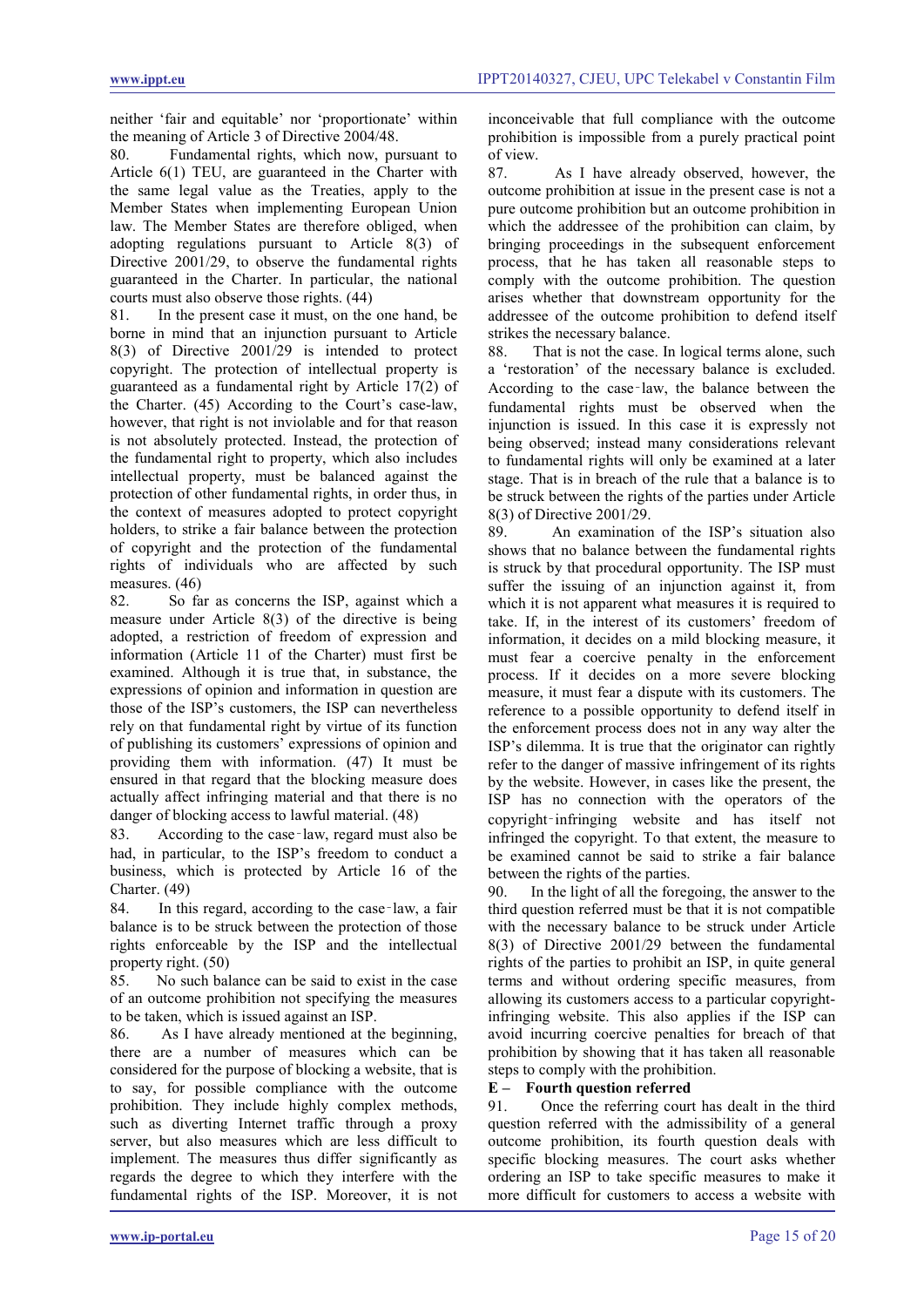content made available illegally is consistent with a balancing of the parties' fundamental rights, in particular if the measures entail not inconsiderable costs and can also easily be circumvented without any special technical knowledge. In that regard, the referring court seeks only to be given guidelines for assessing the proportionality of specific blocking measures, since the facts of the case have not yet been definitively clarified in that respect.

92. Only the defendant is of the view that the ordering of specific blocking measures in the aforementioned circumstances is not compatible with the parties' fundamental rights. The plaintiffs, the Republic of Austria, the Italian Republic, the Kingdom of the Netherlands, the United Kingdom of Great Britain and Northern Ireland and the Commission consider that such a specific blocking measure is not precluded in principle and give, in part, detailed particulars regarding the guidelines to be followed by national courts.<br>93. I also

I also am of the view that a specific blocking injunction is not precluded in the circumstances referred to.

94. As already set out, the Court has laid down detailed guidelines for the examination of Article 8(3) of Directive 2001/29. One of the guidelines to be followed by national authorities and courts is that those bodies must strike a fair balance between the protection of the intellectual property right enjoyed by the holders of copyrights and the protection of the legal positions as regards fundamental rights of the ISP. The latter can, as stated above, rely in particular on the freedom of economic operators to conduct a business pursuant to Article 16 of the Charter and on freedom of expression and information (Article 11 of the Charter). According to the latter, in particular, no protected information may be covered by an access block. The referring court's question concerns the costs of the specific blocking measures to be taken by the ISP and the possibility of circumventing blocks. The referring court is thus expressly aiming at the review of proportionality. The aforementioned considerations are of relevance to the examination of both fundamental rights. In addition, Article 3(2) of Directive 2004/48 also requires that legal remedies for the enforcement of the intellectual property rights be proportionate. To avoid repetition, I shall confine my account below to Article 16 of the Charter, particularly since the referring court has not referred any questions concerning freedom of expression and information.

95. In Scarlet Extended and Sabam, the Court classified the injunction requiring an ISP to install a complicated, costly and permanent filtering system at its own expense in order to monitor data in its network as a serious infringement of the ISP's freedom to conduct its business. (51) A specific blocking measure involving not inconsiderable costs may admittedly constitute a lesser interference, but its aim and effect are nevertheless to restrict the right and it thus constitutes an intrusion into the sphere of protection (52) of the right. (53)

96. However, according to the Court's case‑law, the freedom to conduct a business is not absolute, but must be viewed in relation to its social function and – including in the light of the wording of Article 16 of the Charter – is subject to interventions on the part of public authorities which 'may limit the exercise of economic activity in the public interest'. (54)

97. The requirements to be met in that regard are those of Article 52(1) of the Charter, according to which, inter alia, regard must be had to any limitations provided for by law and to observance of the principle of proportionality. I have already set out my views on limitations provided for by law in my Opinion in Scarlet Extended. (55) In the light of the wording of the question referred, I think it appropriate to confine my observations in the present case to proportionality.

98. According to the Court's settled case-law, for the observance of the principle of proportionality, measures adopted by Member States must 'not exceed the limits of what is appropriate and necessary in order to attain the objectives legitimately pursued by the legislation in question; when there is a choice between several appropriate measures recourse must be had to the least onerous, and the disadvantages caused must not be disproportionate to the aims pursued'. (56) In substance, that corresponds to the rule in Article 52(1) of the Charter, under which limitations must be necessary and genuinely meet objectives of general interest recognised by the Union or the need to protect the rights and freedoms of others.

# **1. Appropriateness**

The injunctions in question, by protecting copyright and thus the 'rights of others' within the meaning of Article 52(1) of the Charter, undoubtedly pursue a legitimate aim. However, it is questionable whether they are appropriate for the furtherance of the aim, that is to say, make a contribution to the attainment of the aim. (57) Doubts in this regard arise from the findings of the referring court, according to which blocking measures 'can easily be circumvented without any special technical knowledge'. Thus, on the one hand, the Internet users can circumvent the blocking measure without major difficulty and, on the other, the operators of the copyright–infringing website can provide the page in identical form under a different IP address and domain name.

100. In my view, however, those considerations are not sufficient for every specific blocking measure to be described as inappropriate. This applies first to the possibilities of circumvention by users. It is true that potentially many users may be in a position to circumvent a block. However, it by no means follows from this that every one of those users will actually circumvent it. Users who learn, as a result of a website's being blocked, that the page is illegal may well forgo access to the website. To presume an intention of the part of every user to gain access to a website despite a block would, in my view, mean that one assumes inadmissibly that every user intends to further a breach of the law. Finally, it should be observed that, while it is true that quite a few users may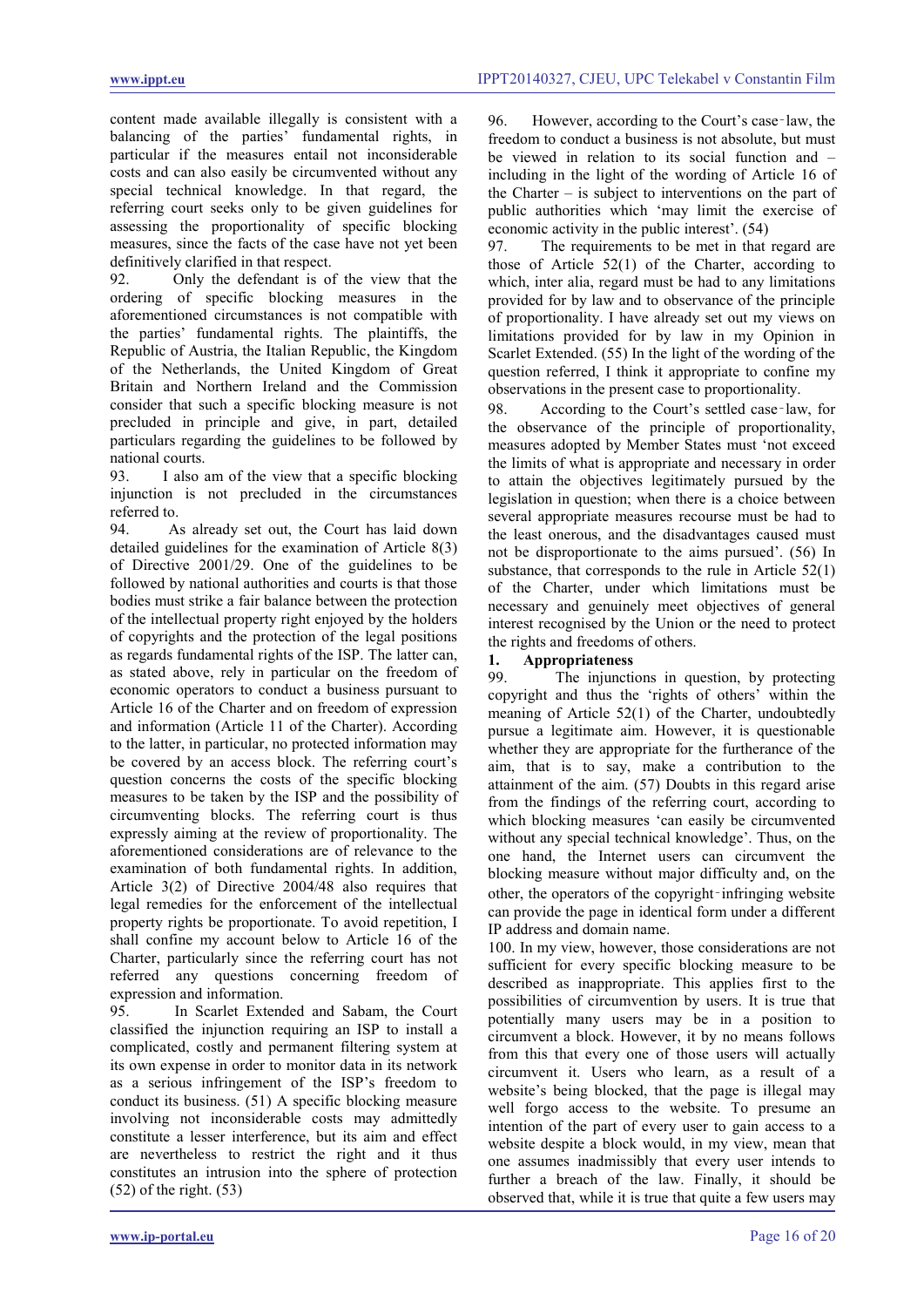be in a position to circumvent a block, far from all users would be in such a position.

101. Similarly, the possibility that the operator may provide the page in identical form under a different IP address and domain name does not, in principle, preclude the appropriateness of blocking measures. Firstly, here too, users, having had their attention drawn by the blocking measure to the illegality of the content, may forgo visiting the page. Secondly, users will have to resort to search engines in order to find the page. With repeated blocking measures, even a search via search engines will be difficult.

102. In the light of all the foregoing, a blocking injunction mentioning the specific blocking measure to be taken is not, in general, inappropriate for the purpose of furthering the aim of protecting the originator's rights.

# **2. Necessity and proportionality**

103. The measure ordered must also not go beyond what is necessary to achieve the objective, (58) and, of several appropriate measures, recourse must be had to the least onerous. (59) Finally, the disadvantages caused by the measure must not be disproportionate to the aim pursued. (60)

104. It is the task of the national court to examine those requirements in relation to the measure envisaged in the specific case. Having regard both to the division of functions of the courts in the relationship of cooperation between the Court of Justice and the courts of the Member States and to the incomplete clarification of the facts and lack of particulars regarding the specific measure in the present case, it is neither appropriate nor possible to undertake a full examination of the necessity and proportionality here. Rather, the national court can only be provided with a few considerations. Moreover, these by no means constitute an exhaustive list of the factors to be weighed. Rather, the national court must fully weigh up all the relevant facts and circumstances of the specific case.

105. The first point to note in this regard is that the possibility of circumventing a blocking injunction which has been issued does not, in principle, preclude every blocking injunction. I have already stated the reasons for this under the section on appropriateness. The quantitative assessment of the foreseeable success of the blocking measure is one factor to be weighed.

106. According to the Court's case-law, the complexity, costs and duration of the measure must also be weighed together with the other factors. (61) In that regard, it must be borne in mind that the blocking measure in question will very probably not be a one-off blocking measure against the defendant. Rather, the court weighing these factors must assume that it may be a test case and in future numerous similar cases against every ISP may be dealt with before the national courts, so that numerous similar blocking injunctions may arise in future. Should a specific measure prove to be disproportionate in that regard in view of its complexity, costs and duration, it must be considered

whether proportionality can be established by a partial or full assumption of the cost burden by the rightholder. 107. On the part of the plaintiffs, it must be borne in mind that the rightholder must not be rendered unprotected from a website massively infringing its rights. On the other hand, however, in cases such as the present, it should be noted that the ISP is not in a contractual relationship with the operator of the copyright-infringing website. As a consequence of that particular factual situation, a claim against the ISP is, admittedly, not completely out of the question, but the originator must, as a matter of priority, so far as is possible, claim directly against the operators of the illegal website or their ISP.

108. Finally, it must be borne in mind that Article 16 of the Charter protects commercial activity. A blocking injunction is, in that respect, not proportionate in any case if it jeopardises an ISP's business activity as such, that is, the commercial activity of making Internet access available. To that extent, an ISP can also rely on the social importance of its activity. As I have already stated in my introductory reflections, the access to information afforded by the Internet is today considered essential in a democratic society. The European Court of Human Rights ('the ECHR') has stated in that regard that a comparative law survey of twenty Council of Europe member states reveals that the right to Internet access is protected in theory by the constitutional guarantees applicable to freedom of expression and freedom to receive ideas and information. (62) In the view of the ECHR, the Internet plays an important role in enhancing access to news and facilitating the dissemination of information. (63)

109. In the light of all the foregoing, the answer to the fourth question referred must be that a specific blocking measure relating to a specific website, which is imposed on an ISP pursuant to Article 8(3) of Directive 2001/29, is not, in principle, disproportionate solely because it entails not inconsiderable costs but can easily be circumvented without any special technical knowledge. It is for the national courts, in a specific case, taking into account all relevant circumstances, to weigh the fundamental rights of the parties against one another and thus strike a fair balance between those fundamental rights.

#### **V – Conclusion**

110. On the basis of the reasons presented above, I propose that the Court should answer the questions referred by the Oberster Gerichtshof as follows:

1. Article 8(3) of Directive 2001/29/EC of the European Parliament and of the Council of 22 May 2001 on the harmonisation of certain aspects of copyright and related rights in the information society must be interpreted to the effect that a person who makes protected subject-matter available on the Internet without the consent of the rightholder and thus infringes rights under Article 3(2) of Directive 2001/29 uses the services of the ISPs of those persons who access that protected subject‑matter.

2. It is not compatible with the weighing of the fundamental rights of the parties that is necessary under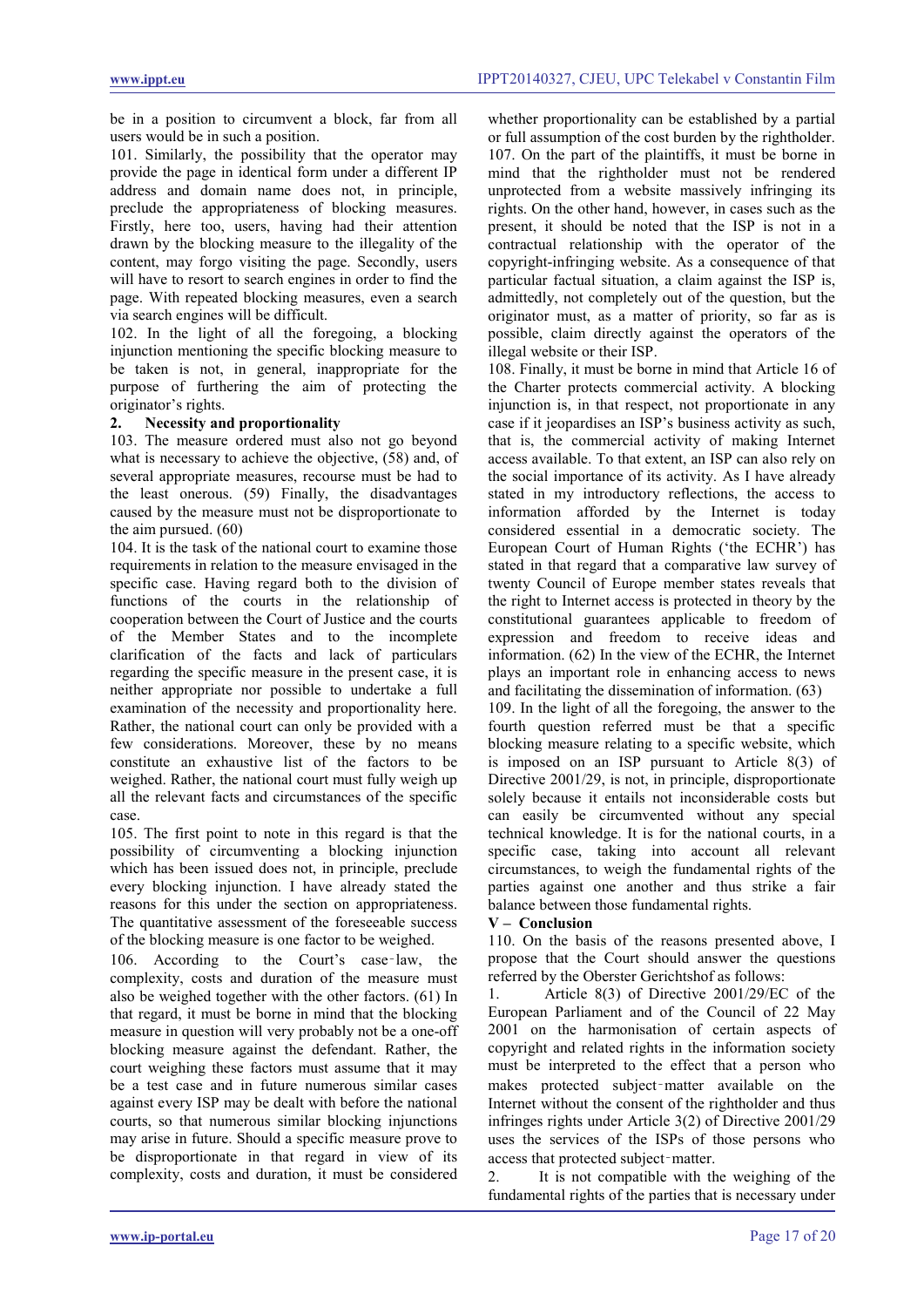Article 8(3) of Directive 2001/29 to prohibit an ISP, in quite general terms and without ordering specific measures, from allowing its customers access to a particular copyright–infringing website. This applies even if the ISP can avoid incurring coercive penalties for breach of that prohibition by showing that it has taken all reasonable steps to comply with the prohibition.

3. A specific blocking measure relating to a specific website, which is imposed on an ISP pursuant to Article 8(3) of Directive 2001/29, is not, in principle, disproportionate solely because it entails not inconsiderable costs but can easily be circumvented without any special technical knowledge. It is for the national courts, in a specific case, taking into account all relevant circumstances, to weigh the fundamental rights of the parties against each other and thus strike a fair balance between those fundamental rights.

1 – Original language: German.

2 – Case C‑360/10 Sabam [2012] ECR I‑0000 and Case C‑70/10 Scarlet Extended [2011] ECR I‑11959.

3 – Directive 2001/29/EC of the European Parliament and of the Council of 22 May 2001 on the harmonisation of certain aspects of copyright and related rights in the information society (OJ 2001 L 167, p. 10).

4 – Directive 2000/31/EC of the European Parliament and of the Council of 8 June 2000 on certain legal aspects of information society services, in particular electronic commerce, in the internal market ('Directive on electronic commerce') (OJ 2000 L 187, p. 1).

5 – Directive 2004/48/EC of the European Parliament and of the Council of 29 April 2004 on the enforcement of intellectual property rights (OJ 2004 L 157, p. 45).

6 – BGBl. No 111/1936.

7 – BGBl. I No 152/2001.

8 – RGBl. No 79/1896.

9 – On the history of the Internet, Naughton, J., A Brief History of the Future, Phoenix, London, 2nd edition 2000.

10 – Report of the Special Rapporteur on the promotion and protection of the right to freedom of opinion and expression, UN Doc. A/66/290 of 10 August 2011, paragraph 87.

11 – See the judgment of the Landgericht Leipzig (Regional Court, Leipzig) of 11 April 2012, 11 KLs 390 Js.

12 – Heidinger, R., Die zivilrechtliche Inanspruchnahme von Access-Providern auf Sperre urheberrechtsverletzender Webseiten, ÖBl 2011, 153; Maaßen, S. and Schoene V., Sperrungsverfügung gegen Access-Provider wegen Urheberrechtsverletzung?, GRUR-Prax 2011, 394; Stadler, T., Sperrungsverfügung gegen Access-Provider, MMR 2002, 343; Kulk, S., Filtering for copyright enforcement in Europe after the Sabam cases, EIPR 2012, 791; Barrio Andrés, M., Luces y sombras del procedimiento para el cierre de páginas web, La Ley

48/2012, Castets-Renard, C., Le renouveau de la responsabilité délictuelle des intermédiaires de l'Internet, Recueil Dalloz 2012, 827.

13 – The technical analysis of the blocking injunction remains a matter for the referring court. See my Opinion in Case C‑70/10 Scarlet Extended [2011] ECR I‑11959, point 50. The technical realities of the Internet do however have a direct influence on its legal structures. Lessig, L., Code, version 2.0, Basic Books, New York, 2006.

14 – In detail, Opinion of Advocate General Kokott in Case C‑275/06 Promusicae [2008] ECR I‑271, points 30 and 31.

15 – The individual filtering methods are described in detail in the order of the Handelsgericht Wien, the court hearing the case at first instance. See also Ofcom, 'Site Blocking' to reduce online copyright infringement, 27 May 2010.

16 – COM(2011) 942 of 11.1.2012, pp. 14 and 15.

17 – Case 83/78 Redmond [1978] ECR 2347, paragraph 25, and Case C‑134/94 Esso Española [1995] ECR I-4223, paragraph 9.

18 – Case 126/80 Salonia [1981] ECR 1563, paragraph 6.

19 – Case C‑83/91 Meilicke [1992] ECR I‑4871, paragraphs 31 to 34.

20 – Case 104/79 Foglia [1980] ECR 745, paragraphs 10 and 11.

21 – Order in Case C‑557/07 LSG-Gesellschaft zur Wahrnehmung von Leistungsschutzrechten [2009] ECR I‑1227, paragraph 46).

22 – Order in LSG-Gesellschaft zur Wahrnehmung von Leistungsschutzrechten, cited above in footnote 21, paragraphs 43 to 45.

23 – Scarlet Extended, cited in footnote 2 above, paragraphs 30 and 31. See also Case C‑324/09 L'Oréal and Others [2011] ECR I‑6011, paragraph 131.

24 – Sabam, cited in footnote 2 above, paragraph 28. See, with regard to the third sentence of Article 11 of Directive 2004/48, L'Oréal and Others, cited above in footnote 23, paragraph 143.

25 – It should be mentioned that, in its Report on the application of Directive 2004/48, the Commission notes that intermediaries with no direct contractual relationship or connection with the infringer are included within its scope (COM(2010) final 779 of 22 December 2010, p. 6).

26 – See also my Opinion in Case C‑173/11 Dataco and Others [2012] ECR I‑0000, point 58, on the concept of 'making available to the public' in the context of the concept of 're-utilisation' under Directive 96/6/EC.

27 – Also according to the judgment of the High Court of Justice, Chancery Division, of 28 July 2011, Twentieth Century Fox v. British Telecommunications, paragraph 113, confirmed in the judgment of the High Court of Justice, Chancery Division, of 28 February 2013, EMI Records v. British Sky Broadcasting, paragraph 76.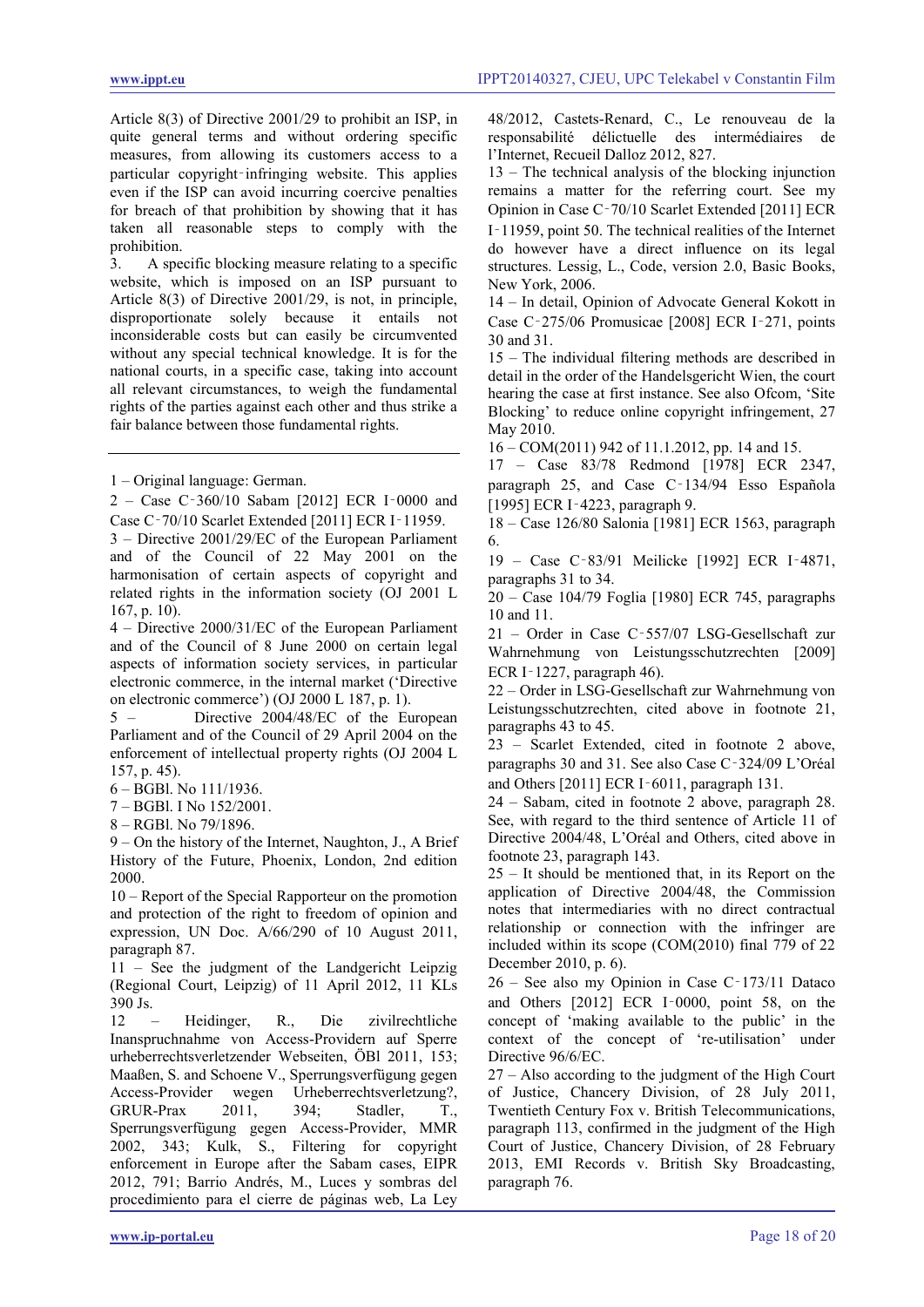28 – Recitals 4 and 9 in the preamble to Directive 2001/29.

29 – Recital 11 in the preamble to Directive 2001/29.

30 – Article 1(1) of Directive 2001/29.

31 – See Klicka, T. in Angst, P. (editor), Kommentar zur Exekutionsordnung, Manzsche Verlags- und Universitätsbuchhandlung, Vienna, 2nd edition 2008, § 355 paragraph 4.

32 – The description of the national law is based, unless indicated otherwise, on the referring court's account and on the parties' explanations which do not contradict it.

33 – In Austria, these include rights in rem, personality rights and incorporeal rights, Holzammer, R. and Roth, M., Einführung in das Bürgerliche Recht mit IPR, Springer, Vienna, 5th edition 2000, p. 29.

34 – The plaintiffs point out that, in issuing the outcome prohibition, the court at least examined whether access to lawful information might be noticeably affected by the block. A review of proportionality already takes place in that respect at the time of deciding on the access block or in several stages or twice also in the enforcement process. However, according to the information provided by the referring court and which is relevant for the Court of Justice, the appropriateness and reasonableness, at least, of the measures available to the defendant for the purpose of complying with the outcome prohibition are not examined.

 $35$  – The enforcement of the outcome prohibition takes<br>place pursuant to Paragraph  $355$  of the pursuant to Paragraph 355 of the Exekutionsordnung.

36 – Scarlet Extended, cited above in footnote 2, paragraph 32, and Sabam, cited above in footnote 2, paragraph 30. The same applies to the third sentence of Article 11 of Directive 2004/48 (L'Oréal and Others, cited above in footnote 23, paragraph 135). See also recital 45 in the preamble to Directive 2000/31, according to which 'the possibility of injunctions of different kinds' against intermediary service providers remains unaffected, including, in particular, the possibility of court orders requiring the removal of or disabling of access to illegal information.

37 – Scarlet Extended, cited above in footnote 2, paragraph 33, L'Oréal and Others, cited above in footnote 23, paragraph 138.

38 – Order in LSG-Gesellschaft zur Wahrnehmung von Leistungsschutzrechten, cited above in footnote 21, paragraph 45, and L'Oréal and Others, cited above in footnote 23, paragraph 136.

39 – See recital 58 in the preamble to the directive.

40 – Sabam, cited above in footnote 2, paragraph 29, Scarlet Extended; cited above in footnote 2, paragraph 31; and L'Oréal and Others, cited above in footnote 23, paragraph 144 (concerning the third sentence of Article 11 of Directive 2004/48).

41 – Case C‑275/06 Promusicae [2008] ECR I‑271, paragraphs 65 to 70, and L'Oréal and Others, cited above in footnote 23, paragraph 143.

42 – Sabam, cited above in footnote 2, paragraphs 32 and 36 to 38, and Scarlet Extended, cited above in footnote 2, paragraph 36.

43 – Sabam, cited above in footnote 2, paragraph 39, and Scarlet Extended, cited above in footnote 2, paragraph 41.

44 – See Promusicae, cited above in footnote 41, paragraph 68.

45 – See also Case C‑479/04 Laserdisken [2006] ECR I‑8089, paragraph 65.

46 – Sabam, cited above in footnote 2, paragraphs 41 to 43, and Scarlet Extended, cited above in footnote 2, paragraphs 43 to 45.

47 – See Öztürk v. Turkey, no 22479/93, § 49, ECHR 1999-VI.

48 – See, with regard to the collateral effect of a blocking measure, Yildirim v. Turkey, no. 3111/10, ECHR 2012.

49 – Sabam, cited above in footnote 2, paragraph 44, and Scarlet Extended, cited above in footnote 2, paragraph 46. With regard to further fundamental rights which may be relevant in the context of blocking injunctions, I refer to my Opinion in Scarlet Extended, points 69 to 86.

50 – Sabam, cited above in footnote 2, paragraphs 43 and 44, and Scarlet Extended, cited above in footnote 2, paragraphs 45 and 46.

51 – Sabam, cited above in footnote 2, paragraph 46, and Scarlet Extended, cited above in footnote 2, paragraph 48.

52 – I have set out detailed observations on the scope of the right under Article 16 of the Charter in my Opinion in Case C‑426/11 Alemo-Herron and Others [2013] ECR I-0000, points 48 to 58. See also Oliver, P., What Purpose Does Article 16 of the Charter Serve, in: Bernitz, U. and others (editors), General Principles of EU Law and European Private Law, Wolters Kluwer, Alphen aan den Rijn, 2013, p. 281; Jarass, H., Die Gewährleistung der unternehmerischen Freiheit in der Grundrechtecharta, EuGRZ 2011, 360.

53 – See Article 52(1) of the Charter; Case C $-219/91$ Ter Voort [1992] ECR I-5485, paragraph 37; and Case C‑200/96 Metronome Musik [1998] ECR I‑1953, paragraph 28.

54 – Case C‑283/11 Sky Österreich [2013] ECR I‑ 0000, paragraphs 45 and 46; see also Joined Cases C‑ 184/02 and C‑223/02 Spain and Finland v Parliament and Council [2004] ECR I‑7789, paragraphs 51 and 52, and Case C‑544/10 Deutsches Weintor [2012] ECR I‑ 0000, paragraph 54.

55 – Opinion in Scarlet Extended, cited above in footnote 13.

56 – Case C‑2/10 Azienda Agro-Zootecnica Franchini and Eolica di Altamura [2011] ECR I‑6561, paragraph 73; Case C‑28/05 Dokter and Others [2006] ECR I‑ 5431, paragraph 72; and Case C‑434/02 Arnold André [2004] ECR I-11825, paragraph 45.